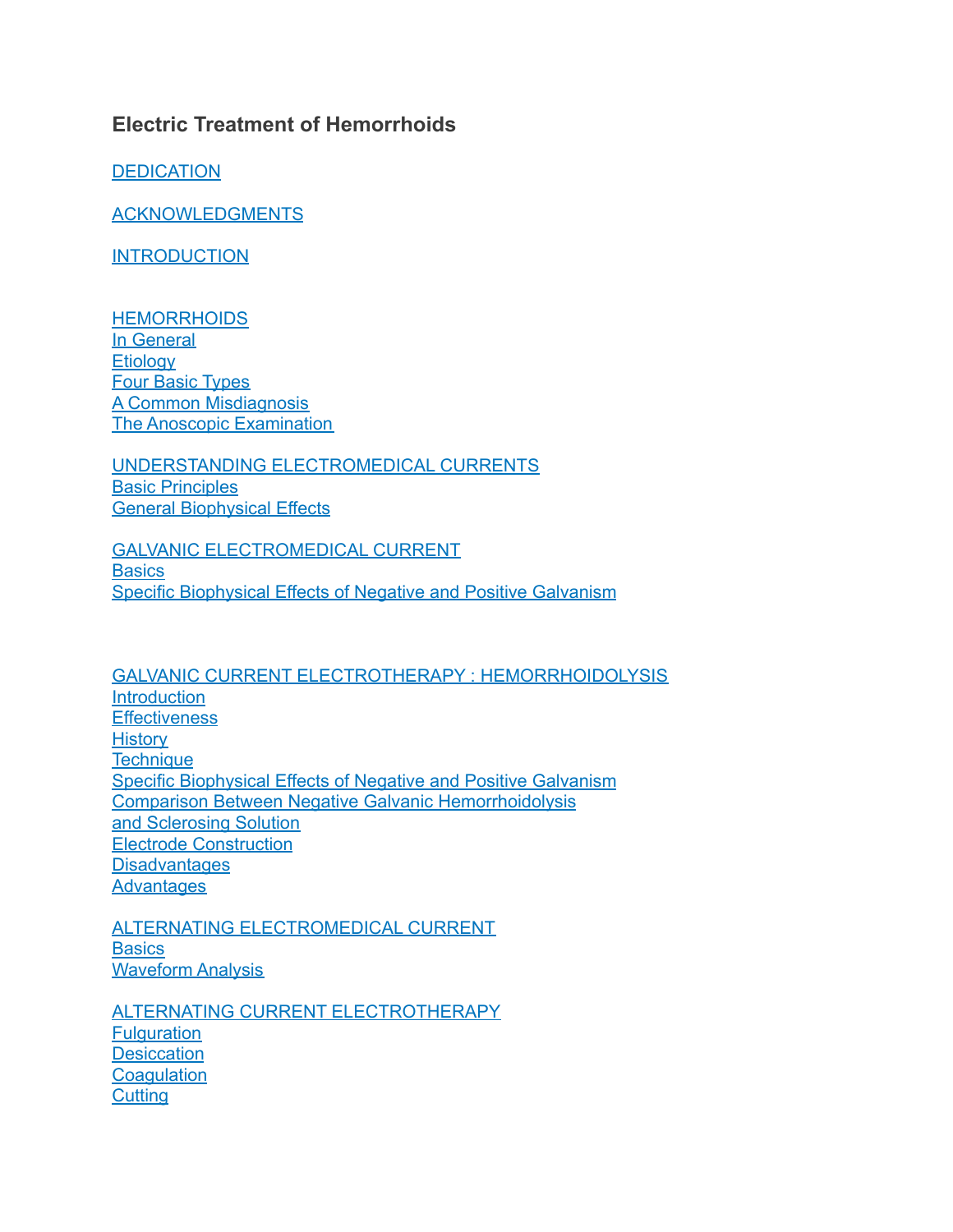**[Diathermy](https://hemorrhoid.net/electric/#altdiathermy) [Cauterization](https://hemorrhoid.net/electric/#altcauterization)** 

**[CONCLUSION](https://hemorrhoid.net/electric/#conclusion)** 

**[BIBLIOGRAPHY](https://hemorrhoid.net/electric/#bib)** 

[COPYRIGHT](https://hemorrhoid.net/electric/#copyright)

DEDICATION

To Linda, Kara, and Heather.

# ACKNOWLEDGMENTS

Sincere thanks and credit is gratefully extended to those authors to whom reference has been made, and to those whose illustrations have been used as a pattern for the original computerized line drawings. To the members of the American Osteopathic College of Proctology who have lent their contributions and support, I express my appreciation.

I am grateful to those who have patiently reviewed and edited this manuscript. I am indebted to Dr. Shefrin who gave me my first clinical exposure to the Electric Treatment of Hemorrhoids. I am particularly indebted to Dr. Gear who allowed me access to his large medical library, and to Dr. Cranford who sent me key articles from across the miles. If not for their help, this manuscript would not have been possible.

RAS

#### INTRODUCTION

There has never before been a comprehensive work published on the electric treatment of hemorrhoids. For physicians interested in office proctology, the timeless value of this work will be treasured. The equipment needed for the electric treatment of hemorrhoids is commercially available and relatively inexpensive. Now even the most inexperienced clinician can understand, diagnose, and treat hemorrhoidal disease effectively; without anesthesia, and without pain.

American physicians have treated hemorrhoids using electric modalities for more than 100 years; using almost every conceivable electric modality available. Advocates claim some methods to be more successful than others, but results vary in the hands of the medical practitioner. Varying factors include experience, duration, intensity of treatment, and a clinician ability to selectively match a hemorrhoid with the electric modality best suited.

In 1987, I became aware of several rectal clinics in this country that specialized exclusively in the electric treatment of hemorrhoids. Most of these rectal clinics had recently opened, but some had been in business for over 30 years. Also in 1987, I became aware of several companies, that were manufacturing and marketing electric medical equipment exclusively for hemorrhoids. Recent activity of this kind in the area of electric proctology has spurred a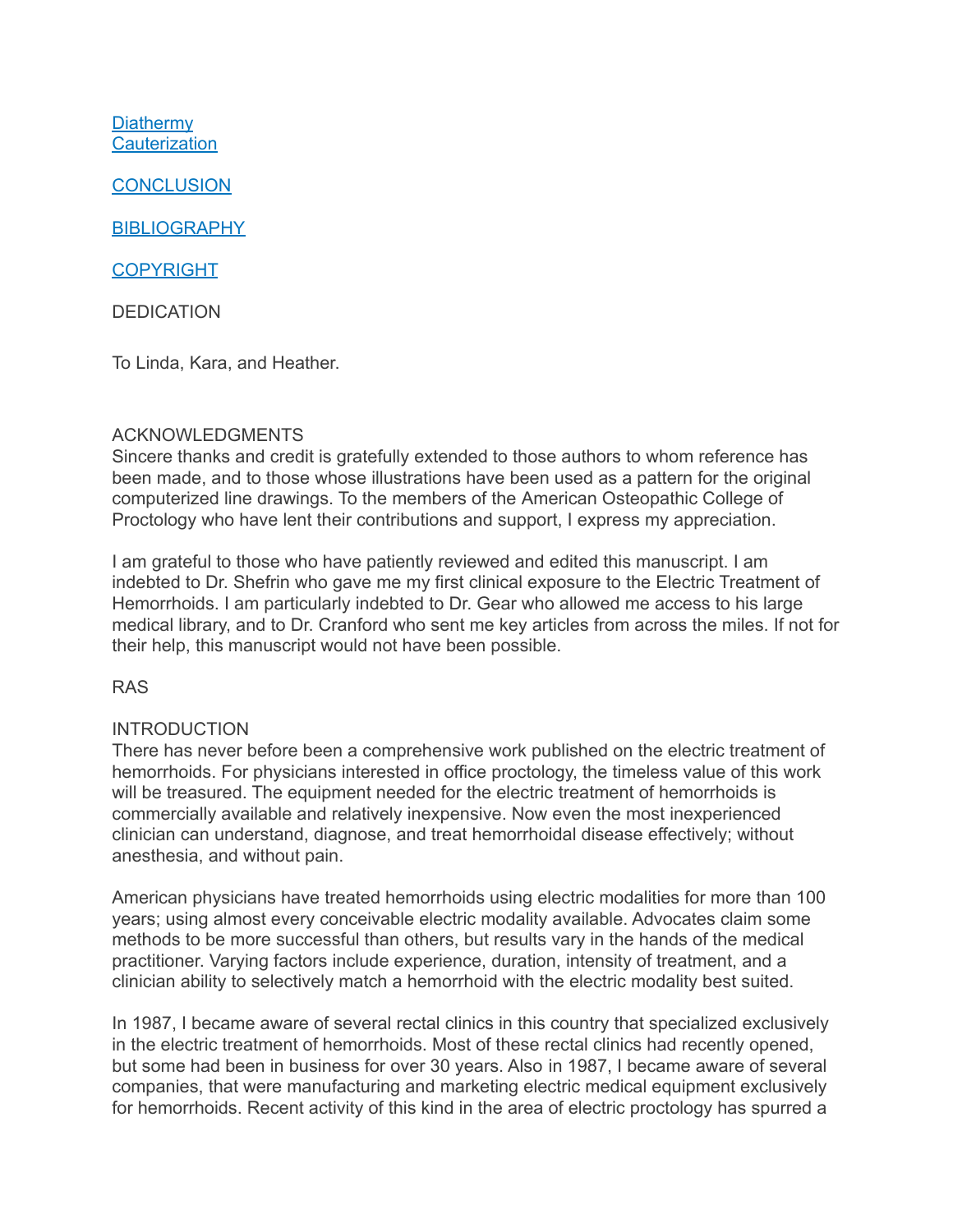renewed interest by physicians, to treat hemorrhoids electrically.

#### **HEMORRHOIDS**

#### HEMORRHOIDS: IN GENERAL

Hemorrhoids affect about 80% of all Americans at some time in their lives. "Hemorrhoids caused Napoleon to sit side-saddle, sent president Jimmy Carter to the operating room, and benched baseball star George Brett during the 1980 World Series. Over one half of all healthy people reporting for physical examination have some degree of hemorrhoids."

Hemorrhoids are simply varicose veins located in and around the rectal area. When they become inflamed, hemorrhoids can itch, bleed, and cause pain. Unfortunately a hemorrhoidal condition tends to get worse over the years. That is why safe, gentle, and effective treatment for hemorrhoids is advocated as symptoms occur.

#### HEMORRHOIDS: ETIOLOGY

Many everyday activities cause tension and pressure within the veins of the body and rectum. This increased pressure can cause incompetency of the one-way valves inside the hemorrhoidal veins, causing them to dilate. Combine these varicose veins with hereditary and environmental factors, predisposing or contributing factors, and a complicated hemorrhoidal condition exists.

# ETIOLOGY OF HEMORRHOIDS

1. HEREDITY 3. PROLONGED SITTING 3. PROLONGED SITTING<br>5. CONSTIPATION<br>7. HEAVY LIETING 7. HEAVY LIFTING

11. CHILDBIRTH

2. PROLONGED STANDING 4. IMPROPER DIET **6. STRAINING AT STOOLS** 8. RIGOROUS EXERCISE 9. POOR ANAL HYGIENE 10. PREGNANCY 12. PORTAL HYPERTENSION

Hemorrhoids are so common that many doctors believe they are a normal consequence of the strain from man walking erect. Erect posture, a condition peculiar only to humans, can cause pressure and swelling in the rectal veins. Hemorrhoids do not exist in other animals; only man suffers from hemorrhoids. Prolonged sitting, standing, and walking, are all activities humans do in a substantially erect posture.

Heredity, the quality of the hemorrhoidal veins genetically derived from ones ancestors, may predispose an individual to developing hemorrhoids. It is well known that hemorrhoids tend to run in families.

An improper diet may consist of spicy or low fiber foods. A diet consisting of spicy foods, might taste good going down, but may burn and pain the rectum at defecation. Some spices are not digested completely, and the resulting residue may cause inflammation of the rectal veins as it slowly accumulates in the stool. Where ever low fiber diets are in vogue, such as in the United States, constipation reaches endemic proportions.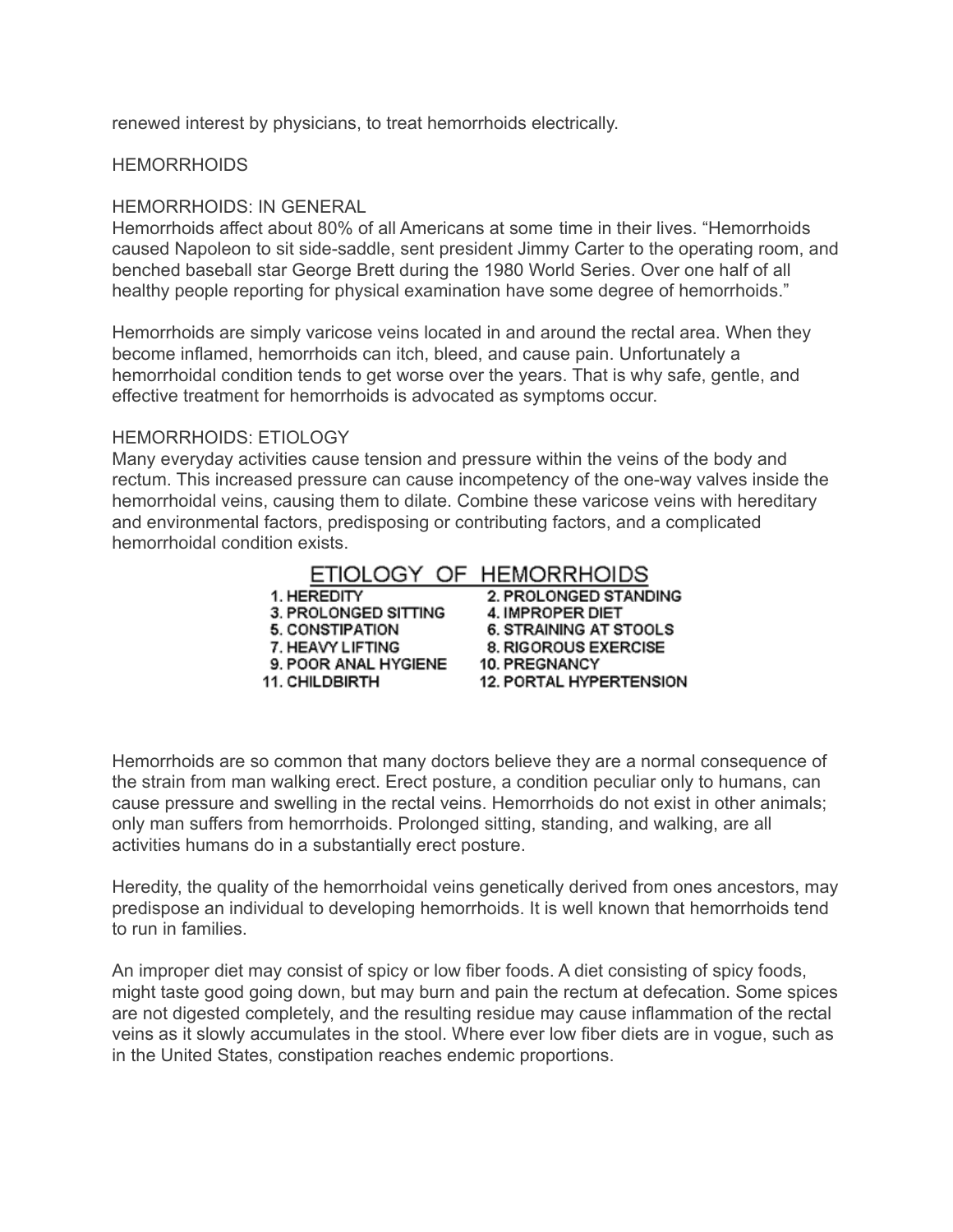Constipation is a condition that results in straining during bowel movements. "The major causative factor in the development of hemorrhoids is straining while at the stool." Straining at the stool, lifting, and rigorous exercise can cause increased pressure within the rectal veins; causing hemorrhoids to form, by rupturing the one-way valves inside the rectal veins.

Poor anal hygiene due to scratching and harsh wiping, directly traumatizes the anorectal tissue, and induce hemorrhoid inflammation. Irritating substances such as soap and scented toilet paper, act in a similar manner. Patients frequently rub soap into their rectum to get it clean. This is bad. As a rule of thumb, "If you wouldn't put in your eye, don't put it your rectum." The rectum is a most sensitive area.

Pregnancy and childbirth are a leading cause of hemorrhoids in women. Childbirth causes the largest amount of swelling in hemorrhoids, as the newborn infant passes through the vagina, parallel to the rectum. Pregnancy causes an increase in rectal venous pressure, as the enlarged uterus presses against a major abdominal vein (the Inferior Vena Cava). This is because the Inferior Rectal (Hemorrhoidal) Vein and the Middle Rectal (Hemorrhoidal) Vein both drain into the Internal Iliac Vein, which drains into the Common Iliac Vein, which drains into the Inferior Vena Cava.

When the Portal venous circulation is impaired, this can also cause hemorrhoids. This is because the Superior Rectal (Hemorrhoidal) Vein drains into the Inferior Mesenteric Vein, which drains into the Splenic Vein, which drains into the Portal Vein. When the pressure in the Portal vein rises, as in liver cirrhosis, or other causes of portal hypertension, the circulation in the Superior Rectal (Hemorrhoidal) Vein may be reversed, carrying portal blood through the Inferior Rectal (Hemorrhoidal) Veins. The circulation in the Superior Rectal (Hemorrhoidal) Vein may be reversed because of it's peculiar absence of the one-way valves, common in other rectal veins. When this collateral venous circulation develops, owing to an increased blood volume and pressure, internal and external hemorrhoids occur.

#### HEMORRHOIDS: FOUR BASIC TYPES

Noll describes in my opinion the physiology of hemorrhoid formation better than anyone has done before, in his book PROCTO BASICS.

"Hemorrhoids are progressive in their development; with time, trauma, and infection contributing to their development. All types of hemorrhoids are progressive stages of internal hemorrhoids. The mucosa of the rectum becomes detached from it's supportive structure above the annulus hemorrhoidalis, and begins it's descent in sliding fashion toward the anus. Enlargement of the veins behind the mucosa fills the space formed by the descent of the mucosa. This is hemorrhoid disease.

When separation breaks through the anorectal muscle ring and descends further, an external hemorrhoid has developed. The vessels contained within an internal hemorrhoidal mass are those of the superior hemorrhoidal plexus."

Hemorrhoids develop in various degrees: "First degree hemorrhoids are short projections of hemorrhoidal tissue into the anal canal. Second degree hemorrhoids prolapse with defecation but reduce spontaneously. Third degree hemorrhoids prolapse with defecation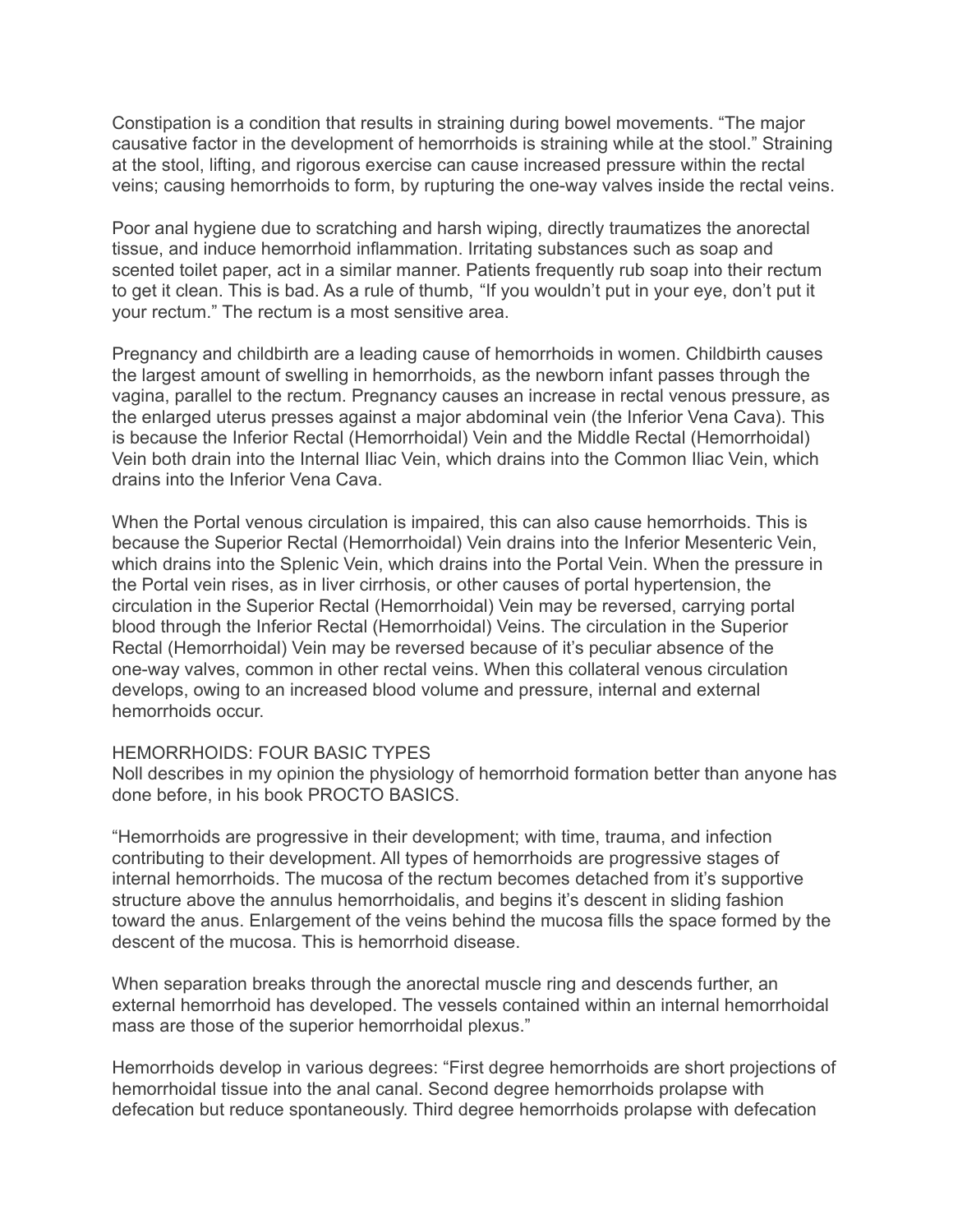but recede only by manual reduction. Fourth degree hemorrhoids are permanently prolapsed and cannot be reduced into the anal canal."

#### HEMORRHOIDS: A COMMON MISDIAGNOSIS

Unfortunately, patients will assume they have "piles" or hemorrhoids whenever there is any symptom in the rectal area. This is a misconception. The diagnosis of hemorrhoids is frequently complicated by symptoms of the following:

Cancer, fissure, fistula, pruritus, prolapse, strictures, warts, and polyps. Other diseases of the colon and rectum are commonly the cause of abdominal or anorectal pain, bleeding, diarrhea, and constipation.

"Too often the physician in general practice will take the patient's complaint of hemorrhoids as the given truth, without an examination, and give him some salve or medicine, not knowing what the trouble is. The proctologist does not usually see proctologic cases until others have failed to give the necessary relief."

The digital rectal examination is an important part of the patient's history and physical examination; but not regarded as a good examination for the detection of hemorrhoids alone. Most cases of mild to moderate hemorrhoids will be missed by the physician performing only a digital examination. Symptoms from the above mentioned diseases can easily be misdiagnosed as hemorrhoids, if an anoscopic examination is not performed.

#### HEMORRHOIDS: THE ANOSCOPIC EXAMINATION

An anoscopic examination is mandatory, in any patient suspected of having hemorrhoids. A proctosigmoidoscopy or colonoscopy may be strongly recommended, depending on the history and or the severity of the patient's symptoms. Unfortunately, not even the anoscopic examination is taught in most medical schools today.

Physicians in general practice are strongly encouraged to learn anoscopy. Just owning an anoscope does not make one qualified to use it. The best selling anoscopes today are disposable round plastic anoscopes, without a side-viewing slit. These items should be discarded into the nearest trash barrel. Any physician using one of these today does not know what he is doing. All anoscopes should have a side-viewing slit, like that which is common to the Brinkerhoff, or Hinkle-James model proctoscopes. Hemorrhoidal formation and rectal prolapse cannot be brought properly into view, without a side-viewing slit.

Noll describes a proper technique for the proctologic examination. He describes in detail, his way to use a proctoscope (anoscope).

"Digital examination should always precede instrumental examination, to pave the way and to determine that no obstruction is present.

The well-lubricated anoscope is directed towards the umbilicus, until the distal end is beyond the anorectal muscle ring. Then meeting no resistance, the direction is changed to occupy the rectal ampulla. The obturator or slide is then removed and the mucosa is noted for the presence of blood, fecal debris, polyps (pedunculated or sessile), hypertrophied papillae, or other masses. The mucosa is examined for ulcerations, varices, parasites,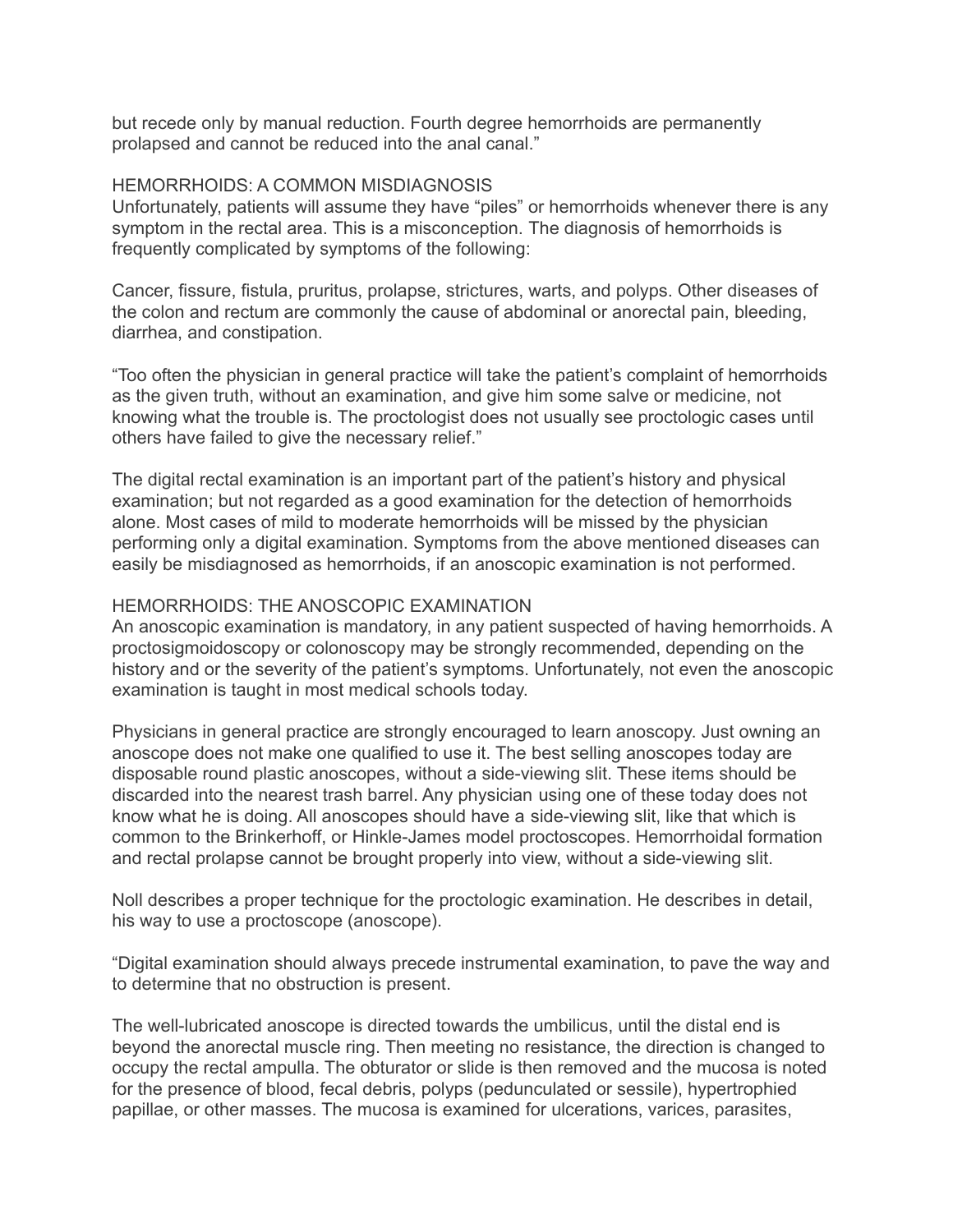factitial ulcers, and other inflammatory processes. The scope is then maneuvered to bring any hemorrhoidal formation and excessive mucosal prolapse into the side viewing slit, noting the position, extent of involvement, flexibility, or fixation. Condyloma Accuminata may be noted, as well as carcinoid. Pus at the posterior pectinate line may indicate a deep postanal abscess. Fissure in Ano, anterior or posterior may be seen.

If the scope is removed and is to be reinserted, the obturator or slide must be replaced before re-insertion and possibly re-lubrication, to avoid possible trauma and pain."

Although a digital rectal exam is important in the diagnosis of rectal disorders; in this authors opinion, a good anoscopic examination is even more important. This is why only physicians trained in anoscopy, should be called upon to confirm a diagnosis of hemorrhoids.

# UNDERSTANDING ELECTROMEDICAL CURRENTS

# ELECTROMEDICAL CURRENTS: BASIC PRINCIPLES

"The transformation of the basic electrical energy into the different therapeutic currents is best visualized by the smile of a water system. Water can be applied either at high or low pressure, at a large rate of flow or in a fine spray, running continuously or in abrupt squirts or waves. Similarly the flow of electrons may be even, or be interrupted, or reversed, frequently or infrequently, symmetrically or asymmetrically; the rate at which the current is increased from zero to maximum may be slow or rapid and it may remain at low tension or rise to very high tension."

"Unidirectional currents are those which flow in one direction without reversal of polarity; the galvanic and the interrupted-galvanic are examples unidirectional currents. Alternating currents are those which reverse their direction of flow; this group includes the slow sinusoidal, and high frequency electrosurgical currents."



"Galvanic current, also described as the direct or constant current, is the basic and also the first known form of electrical current." "The interrupted galvanic current, used in electrodiagnosis, is usually produced by a mechanical device placed in a galvanic circuit that interrupts the current flow at regular intervals." Constant galvanic current can be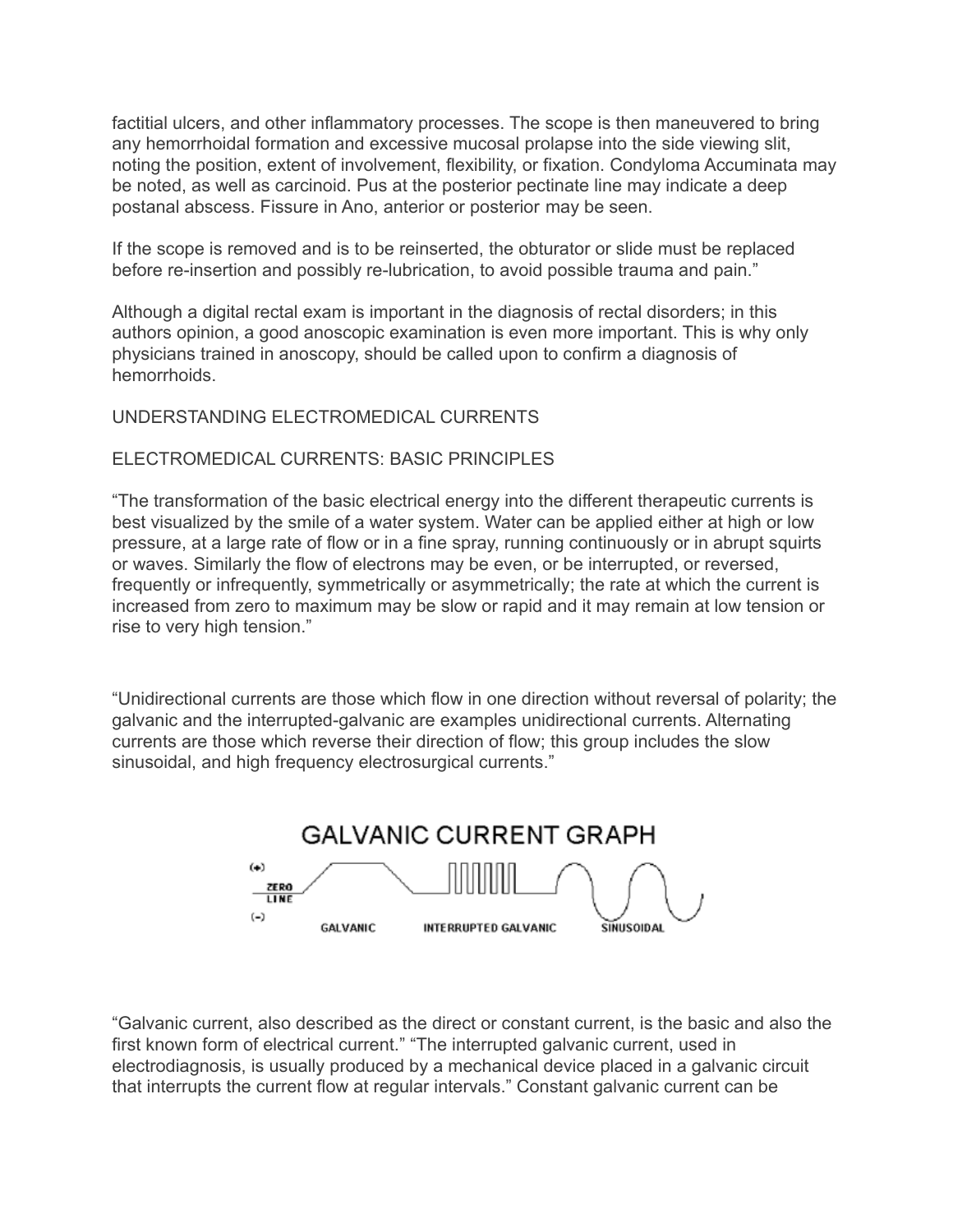manipulated to be made useful for electromedical purposes.

"If a galvanic current passes through a rhythmically varying resistance which at the same time periodically reverses the direction of flow of the current, a reversing galvanic wave or slow sinusoidal wave is produced. When a galvanic current treated in this way, consists of rhythmical waves, each of which gradually increases in intensity and volume from zero to maximum and without a pause decreases to zero and then repeats the same process in the opposite direction; then it must also be classified as an alternating current."

When a constant galvanic current is changed into a slow sinusoidal wave, then alternating current electromedical principles come into play. It has been established that slow sinusoidal current, a mainstay in the treatment of paralysis, furnishes a stimulus of long duration to both smooth and skeletal muscle fibers. The low frequency alternating sinusoidal current used to treat paralysis differs significantly from the high frequency fulgurating current used to treat superficial skin lesions. High frequency current defined is, "an alternating current having a frequency of interruption or change of direction sufficiently high so that tetanic contractions are not set up when it is passed through living contractile tissue."

ELECTROMEDICAL CURRENTS: GENERAL BIOPHYSICAL EFFECTS "According to biophysical effects, electromedical currents can be divided in two groups: 1) currents causing ionic changes in the tissues and a minimum of thermal effects, 2) currents causing only thermal changes. The galvanic and low frequency currents belong in the first group, high frequency current in the second. "

| <b>ELECTRIC CURRENT</b> |     |                                |  |  |  |
|-------------------------|-----|--------------------------------|--|--|--|
| <b>DIRECT</b>           | VS. | <b>ALTERNATING</b>             |  |  |  |
| 1. GALVANIC CURRENT     |     | 1. HIGH FREQUENCY CURRENT      |  |  |  |
| 2. HAS POLARITY (+-)    |     | 2. HAS NO POLARITY             |  |  |  |
| 3. NON-ALTERNATING      |     | 3. ALTERNATING @ 60 CYCLES/SEC |  |  |  |
| 4. THERAPEUTIC AT 5-10  |     | 4. THERAPEUTIC @ 120 VOLTS AT  |  |  |  |
| <b>MILLIAMPERES</b>     |     | ≥100,000 ALTERATIONS/SEC.      |  |  |  |
| 5. ACTION ON TISSUE     |     | 5. ACTION ON TISSUE            |  |  |  |
| <b>IS CHEMICAL</b>      |     | <b>PRODUCES HEAT</b>           |  |  |  |

This comparison chart between direct and high frequency alternating current electricity will help the reader better to understand the major electromedical differences. "The two principle primary effects on living tissues are the ionic or chemical effect and the heating or thermal effect. Generally speaking, ionic effects are exerted by the galvanic and low frequency currents, while a primary heating effect is exerted by high frequency currents."

Amperage is simply the volume of electric current; specifically it is the volume expressed in amperes, a unit of electrical current in the meter- kilogram-second system. Volt is simply the force of electricity; specifically it is a unit of electric potential and electromotive force.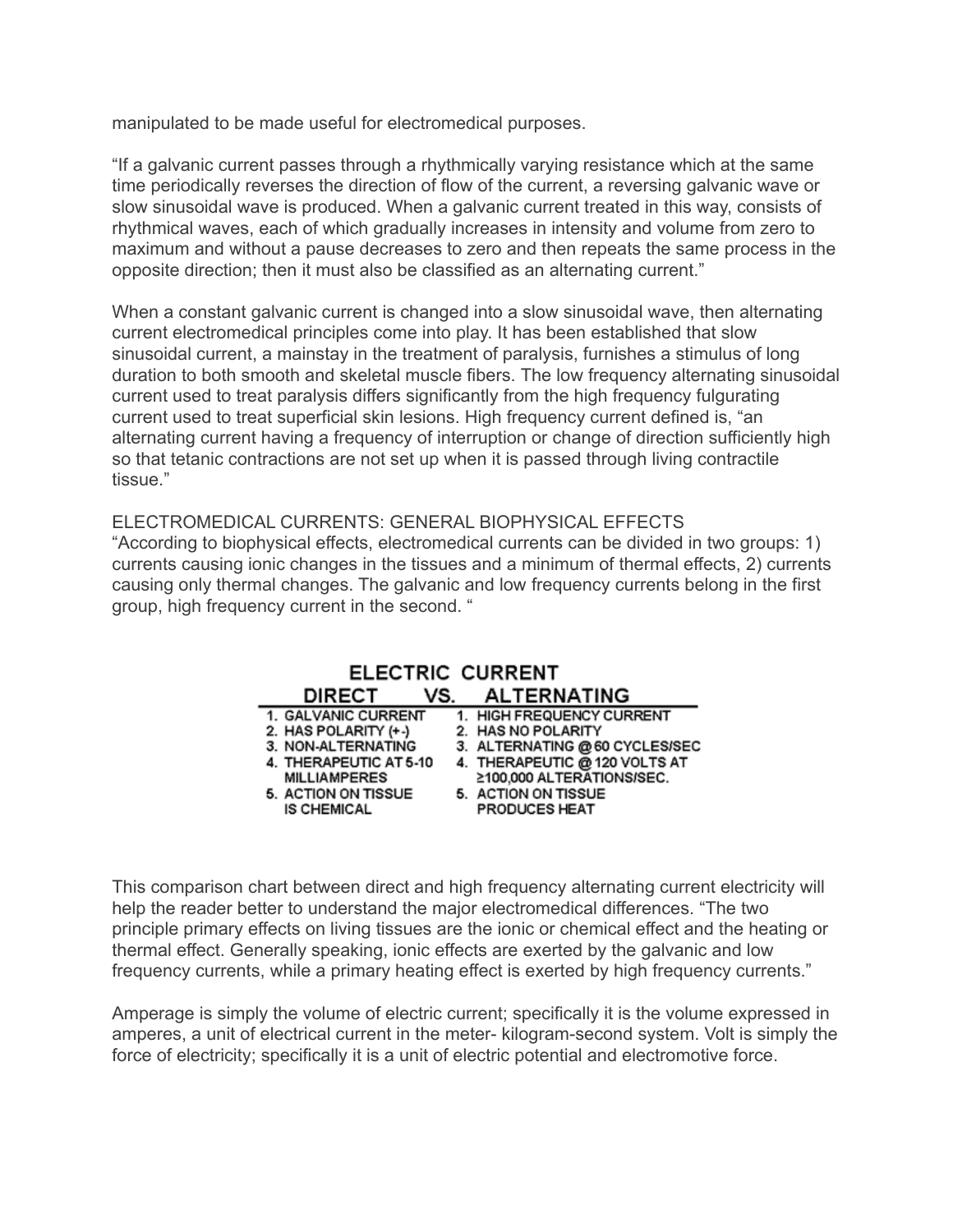Specific biophysical effects of electromedical currents will be discussed in detail, further in this treatise.

#### GALVANIC ELECTROMEDICAL CURRENT

#### GALVANIC ELECTROMEDICAL CURRENT: BASICS

Galvanism refers to the therapeutic uses of direct current electricity. Galvanic current has polarity, having both a positive and a negative pole; current flows continuously in one direction, having no alterations and therefore no frequency; unlike high frequency alternating current.

#### GALVANIC ELECTROMEDICAL CURRENT:

SPECIFIC BIOPHYSICAL EFFECTS OF NEGATIVE AND POSITIVE GALVANISM "The human body may be considered from the viewpoint of electrotherapy as a bag of skin holding a solution of common salt (Na+Cl-). When the molecules of NaCl dissolve in water they dissociate into sodium ions (Na+) bearing a positive charge and chlorine ions (Cl-) bearing a negative charge. The flow of direct current through the salt solution causes these ions to move in a definite direction, the sodium ions migrating towards the negative pole (cathode) and the chlorine ions towards the positive pole (anode), the process known as ion transfer or iontophoresis. When the positively charged sodium ions arrive at the negative pole, and the negatively charged chlorine ions at the positive pole, they loose their charge and become free unelectrified atoms; these in turn cause a secondary chemical reaction in the water and form caustic sodium hydroxide and liberate hydrogen gas at the negative pole and form caustic hydrochloric acid and liberate oxygen gas at the positive pole.

# **GALVANIC CURRENT<sup>21</sup>**

| <b>POSITIVE POLE</b>           | VS. | <b>NEGATIVE POLE</b>             |
|--------------------------------|-----|----------------------------------|
| 1. PRODUCES ACID REACTION      |     | 1. PRODUCES ALKALINE REACTION    |
| 2. IS COAGULANT                |     | 2. INCREASES HEMORRHAGE          |
| 3. IS VASOCONSTRICTIVE         |     | 3. IS VASODILATIVE               |
| 4. IS SEDATIVE                 |     | 4. IS IRRITANT OR STIMULATIVE    |
| <b>5. REDUCES INFLAMMATION</b> |     | <b>5. INCREASES INFLAMMATION</b> |
| <b>6. IS GERMICIDAL</b>        |     | 6. IS NOT GERMICIDAL             |
| <b>7. MAKES A HARD SCAR</b>    |     | 7. LEAVES A SOFT SCAR            |
| 8. CORRODES STEAL NEEDLES      |     | 8. PRESERVES STEEL NEEDLES       |

"The alkaline and acid reaction of the poles of galvanic current when increased to sufficient intensity will lead to the destruction of tissue by coagulation of protein at the positive pole and by liquefaction of protein at the negative pole. This is best illustrated by bringing two wires from the terminal of a galvanic generator to a piece of raw steak.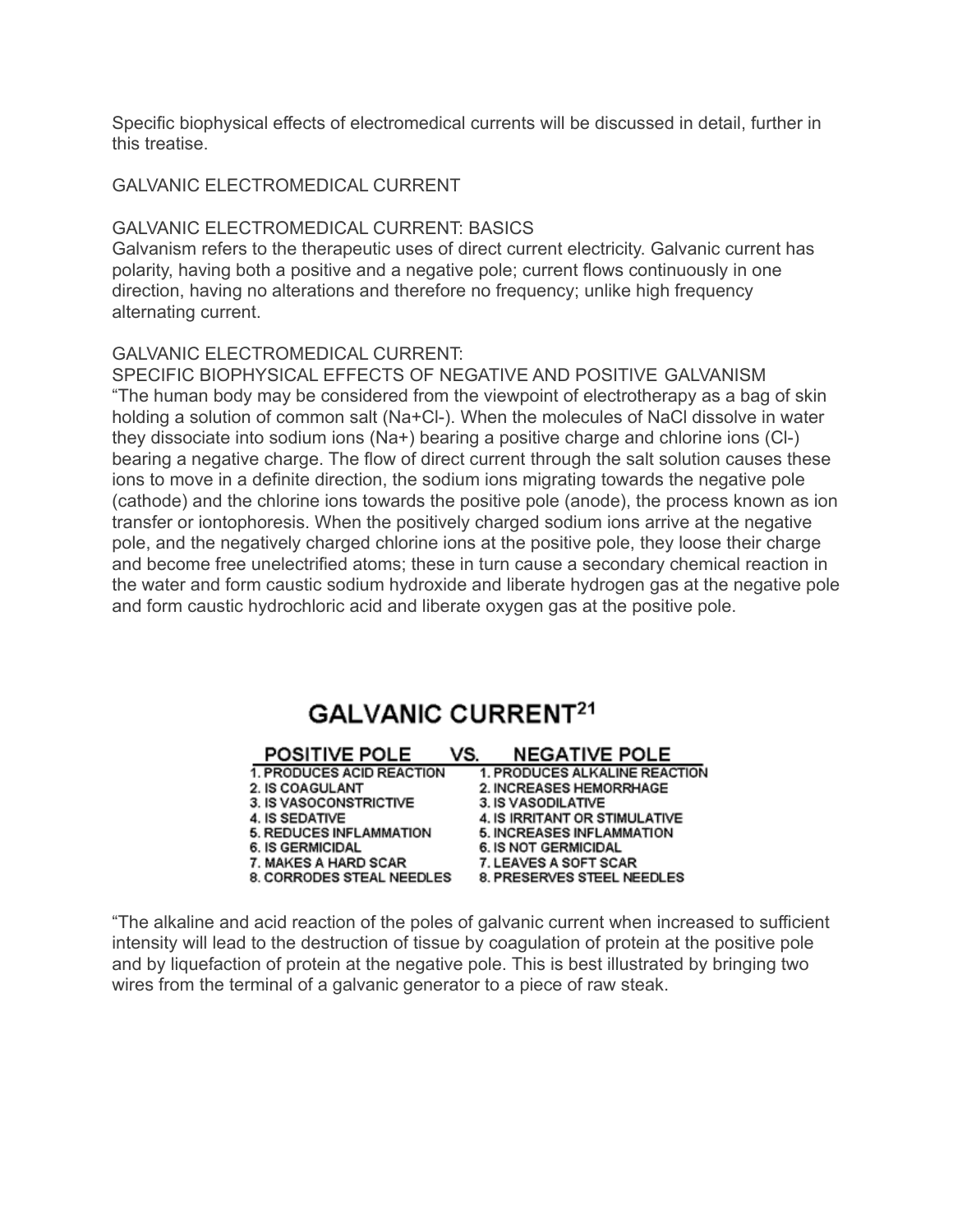

NEGATIVE GALVANIC CURRENT vs. POSITIVE GALVANIC CURRENT

In this experiment, the intensity of each reaction varies with the strength and relative density of the current at each pole. At the positive pole, the wire becomes adherent to the meat, and the tissue surrounding the wire hardens; due to coagulation of protein at the positive pole. "Around the negative pole a white foam appears (hydrogen gas) and the wire becomes loose, due to the liquefying action of sodium hydroxide on the protein around the wire. This experiment demonstrates that the positive pole of the galvanic current hardens tissue while the negative pole softens it, provided that a current of sufficient intensity is applied and bare metal electrodes are employed."

# GALVANIC CURRENT ELECTROTHERAPY:

HEMORRHOIDOLYSIS

#### HEMORRHOIDOLYSIS: INTRODUCTION

Therapeutic Galvanic treatment for hemorrhoids has recently become in vogue for physicians. A great deal of money and advertising has been poured into this technique to make it sound more attractive to the public. It is frequently publicized, and sometimes incorrectly so, as a viable alternative to a surgical hemorrhoidectomy. "It is partly due to the publics perception that hemorrhoid surgery is undesirable, and partly to the failure of the medical profession to avail themselves of simpler and less disabling methods, that patients have been driven to seek so-called bloodless cures by irregular practitioners."

The procedure takes about 10 minutes. A galvanic current is painlessly introduced directly into the offending vein. The current, negative or positive, causes a chemical or thermal reaction within tissue, that either destroys and/or obliterates the hemorrhoid.

This method of treating hemorrhoids electrically has been called by several names. It has been called the negative galvanic method, named after a type of current that may be used. "Electrolysis" by Stanton because it causes destruction of tissue, by passage of an electric current . And the Keesey Procedure, named after Wilbur Keesey, who developed this technique in the 1930's.

All the above names are descriptive, but only the term hemorrhoidolysis is correct. Hemorrhoidolysis is defined as the dissolution of hemorrhoids by chemical or electrical means. And that is exactly what the procedure does. It dissolves hemorrhoids, by using an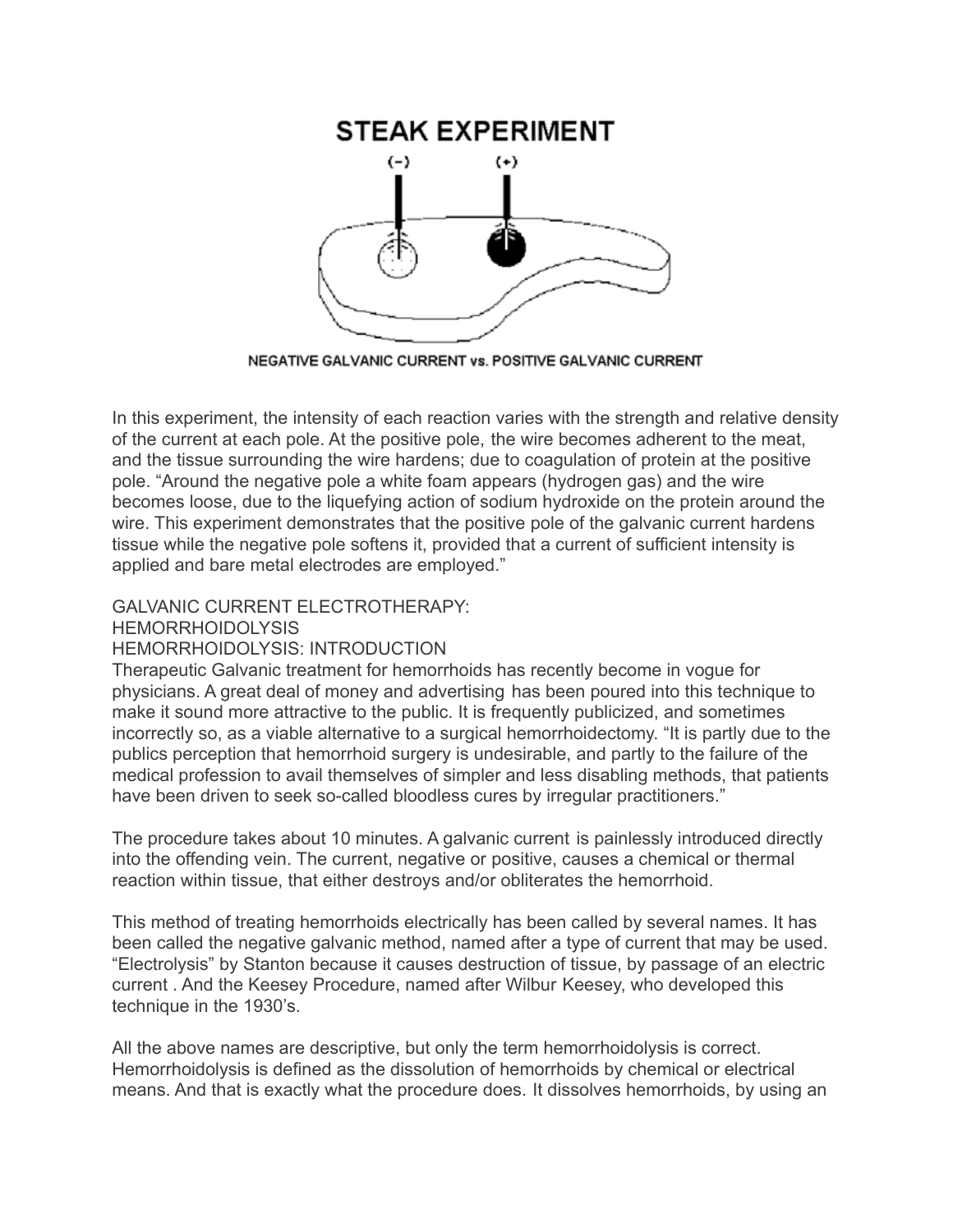electric current to cause a chemical reaction within the hemorrhoidal tissue.

#### HEMORRHOIDOLYSIS: EFFECTIVENESS

"Probably no method for treating selected cases of hemorrhoids will effect better results than those obtained by properly administered treatment with galvanic current."

Keesey reports early success with the hemorrhoidolysis procedure, having successfully treated cases that had been injected one or more times futilely with a sclerosing agent. "The advantages of this method are its simplicity, safety, and apparent permanency of cure. It is a procedure requiring neither anesthesia nor hospitalization. There are no unfavorable sequelae. In Keesey's own work, he never saw a severe complication in over 700 individual treatments. He never encountered a case of rectal stricture, or metastatic abscess, associated with this procedure."

Dr. Norman performed a study on 42 patients using negative galvanic hemorrhoidolysis, at Barton Memorial Hospital, S. Lake Tahoe, California. 19 patients had grade 3 hemorrhoids. 20 patients had grade 4 hemorrhoids. And 3 patients had grades 1 & 2 hemorrhoids. The mean number of treatments for the complete resolution of symptoms, was 2.65. All patients were successfully treated (Ablation of all hemorrhoidal disease without scar tissue), and symptom free at a mean duration of follow-up (direct contact) of 18.2 months.

Ferris, a general practitioner in Riverton Wyoming, cooperated in a retrospective study of 26 patients, whom he had performed the negative galvanic hemorrhoidolysis procedure. The average patient who completed the procedure had undergone 5.2 treatments. 24 out of 26 patients surveyed (or 92%) reported a significant improvement of their hemorrhoidal symptoms.

Ferris states that hemorrhoidolysis is effective for only grades one and two, and some grade 3 hemorrhoids. All but two patients were satisfied with the procedure performed by Dr. Ferris. A patient who described the procedure as painful, received a shock during her fourth treatment. Another patient still suffered from hemorrhoidal symptoms after the procedure, but at a reduced level.

Many grade 3 and 4 hemorrhoids present with extensive involvement of the external hemorrhoidal venous plexus, and with severe disruption of the anoderm (dermal tissue). In my opinion, hemorrhoids of this type may be helped by the hemorrhoidolysis procedure; but certainly not completely obliterated 100% of the time.

#### HEMORRHOIDOLYSIS: HISTORY

Contrary to common belief, this electric galvanic method is not new, it being first employed in 1867. We are surprised that more attention was not given to the method described by Dr. Baker in a paper which he read before the Milwaukee Medical Society in 1892; " Treatment of Hemorrhoids by Electricity." Baker's work inspired its adoption in certain localities, but many failures due to defective technique and unfamiliarity of its chemical action migrated against it. We do not hear again of the treatment until a Chicago physician in 1899 made an attempt to use the method but failed.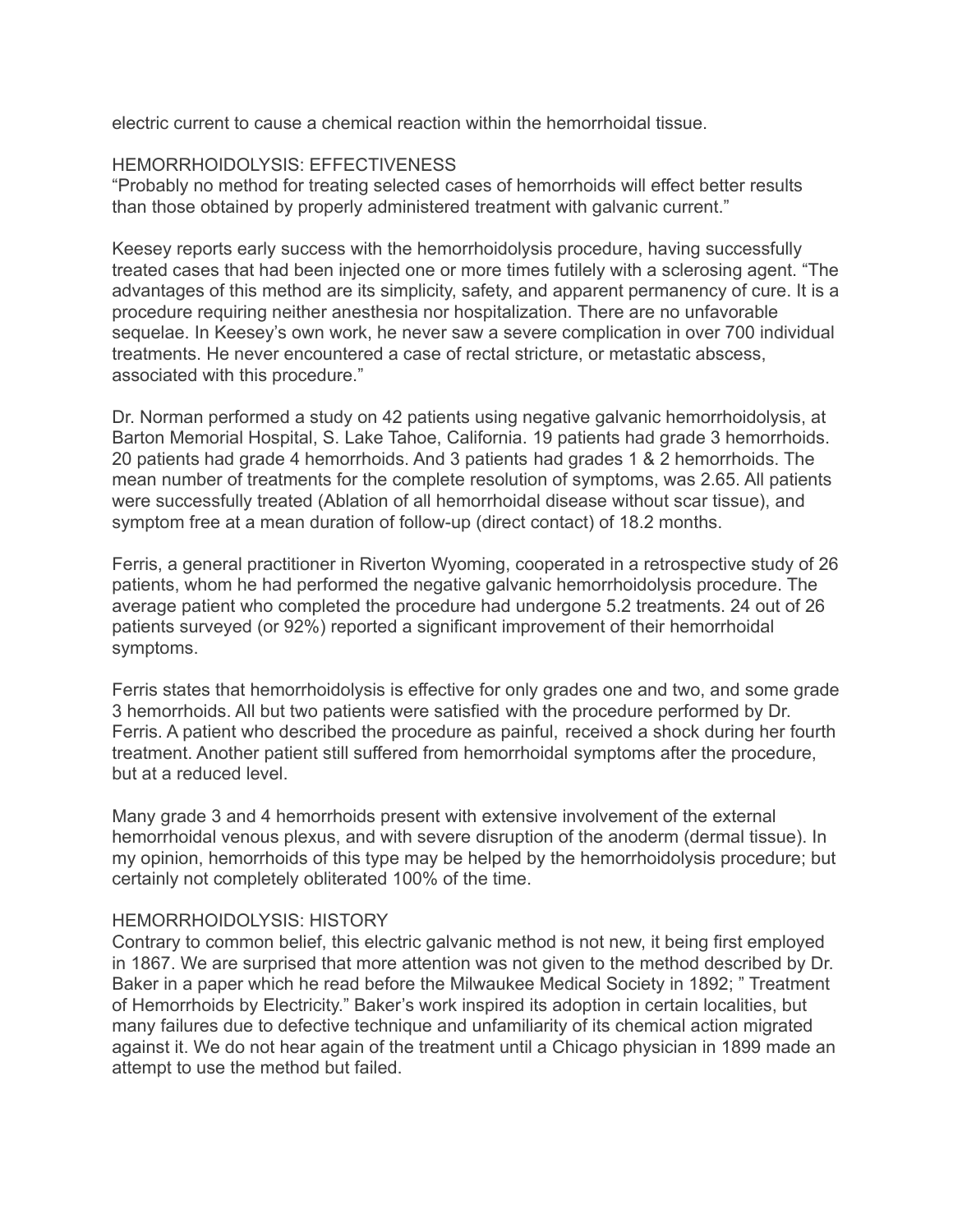The galvanic current with the electric needle or electrode had been used by a number of physicians with the report that poor results were being obtained. Ogden notes, "It is not the method which is at fault but the mode of application and the lack of close attention to details." A poorly designed electrode was undoubtedly the reason for the failure on the part of early galvanic current experimenters to successfully use that current for treatment of hemorrhoids.

In 1934, Dr. Wilbur Keesey published a treatise on the "Obliteration of Hemorrhoids with negative Galvanism." In this work, he describes the proper technique and equipment that should be used for the hemorrhoidolysis procedure.

Hemorrhoidolysis had not been well accepted by the medical community. "The time consumed in administering treatment and lack of knowledge regarding methods of treatment were the chief reasons for it's waning popularity. If galvanic current is used where only alternating current is available, such as in the United States, then a rotary converter, motor generator, or chemical storage battery is needed to supply the current. Some physicians purchased electric galvanic generators they did not know how to use, and discarded it without ever having learned how to use it." One problem early operators had, was an inability to change the setting of the generator while one hand was confined to holding the speculum and the other the needle, requiring, therefore, the service of an assistant.

Today, with great improvements in galvanic equipment technology, and medical instruction readily available, negative galvanic hemorrhoidolysis has gained widespread acceptance. Over the years, improvements have been made on electric galvanic generating equipment. In recent years, manufactures have made available to physicians, government FDA approved hemorrhoidolysis equipment.

#### HEMORRHOIDOLYSIS: TECHNIQUE

The technique used today, paraphrased in this section, is adequately described by Keesey. Except for some minor modifications by Ogden & Stanton, the technique as it is described here, has changed little in over forty years.

The average case needs no other preoperative measure then evacuation of the bowels and a preparatory cleaning enema. Existing complications are best treated preoperatively. Fissures, ulcers, perirectal abscesses, or fistulae should be eradicated first. Proctitis and colitis commonly associated with hemorrhoids should be treated first.

The speculum is gently inserted to its full length, well above the dentate line, and the slide withdrawn until the uppermost hemorrhoid comes into view. Slight rotation of the speculum while the patient strains will expose the entire hemorrhoid. The needle electrode is now inserted into the internal hemorrhoid. True hemorrhoidal tissue has no sensory nerves, which fact enables the painless insertion of the needle.

Genuine hemorrhoid tissue is most often characterized by the brilliant red color of the submucous tissue appearing through a break or erosion in the mucous membrane. If the mucous membrane is intact the tumor will have a dark violacious appearance. The needle should be inserted wherever the bright red submucous tissue is observed. Normal mucous membrane is characterized by its pale, pink, translucent appearance and should never be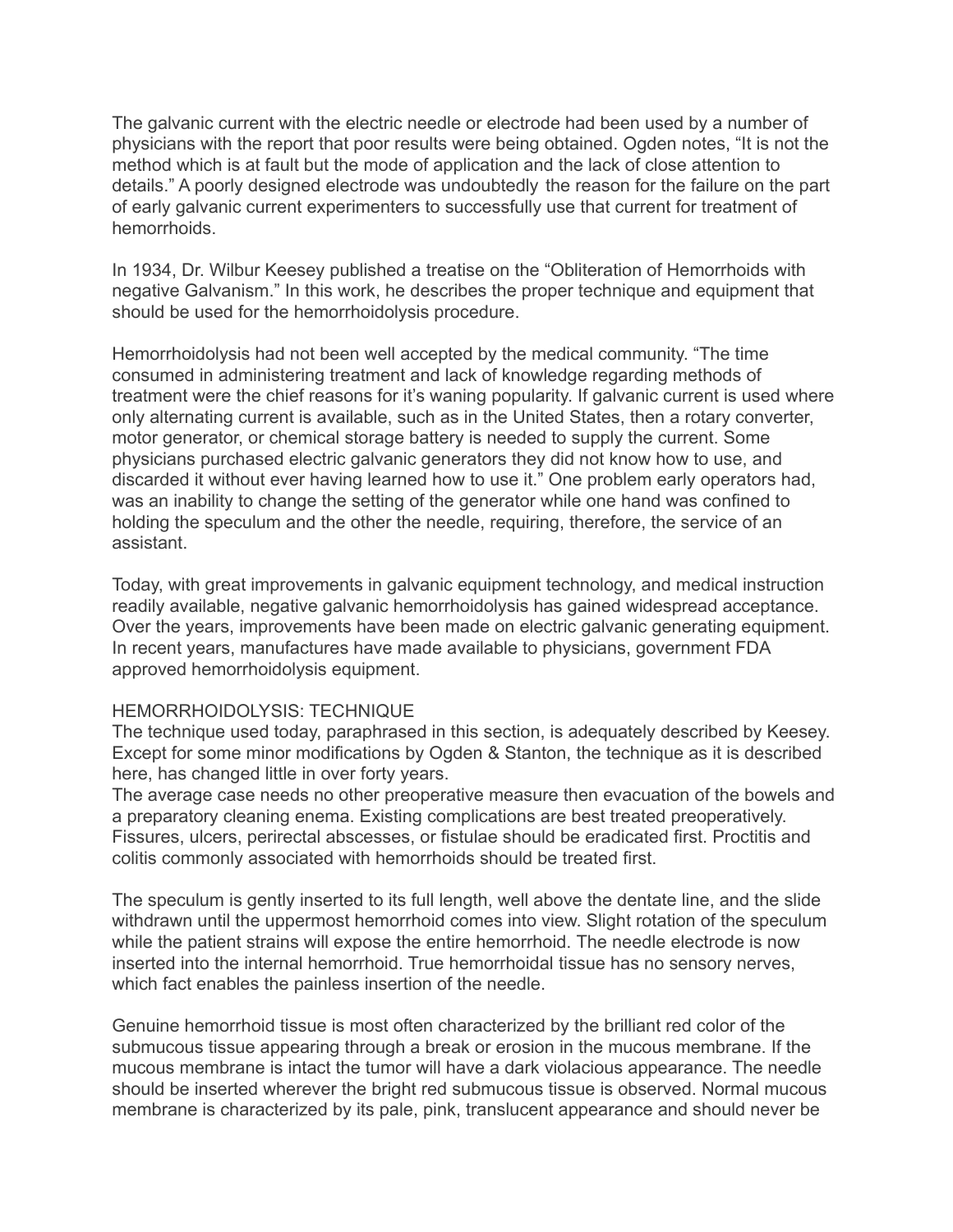touched with the electrode.

From the standpoint of pain and good end results, a successful treatment demands that the needlepoint be in the lumen of the vein. The patient is the best guide, for if he complains of burning pain the technique is improper. Anesthesia should be avoided in all cases, because it deprives us of this index. The current is now turned on very gradually, two to three minutes being required to bring the current up 5 to 15 milliamperes, according to the tolerance of the patient.

Ogden suggests that the hemorrhoid be injected with 1-% novocaine, so that it stands out full and distinct. He feels that the generation of hydrogen gas is much greater if the injection is employed. He is careful to remind us however, that the injection of novocaine anesthetizes the tissue and that as a result the patient will be incapable of guiding or aiding you in determining whether you are introducing the electrode into mucous membrane, and you will be compelled to rely on your anatomical and pathological knowledge of the structure.

The needle electrode should always be inserted before the current is turned on, and upon termination of treatment, the current should always be slowly turned off before the electrode is withdrawn. A violation of these rules will produce a sudden shock, which, of course should be avoided. The maximum current tolerance is continued until a change of color occurs in the tissue. At first, light colored bubbles are seen under the mucosa which later changes into a dark red, and in some instances nearly black, color. Treatment is terminated at this point, the whole procedure lasting 10 to 12 minutes. The current is slowly turned off and the needle withdrawn.

"In turning on the galvanic current, be sure to turn it on slowly to avoid shock to your patient. The same rule is to be observed when turning off the current. Do not remove the electrode from the hemorrhoid until you have shut off the current." "If the patient complains of discomfort or pain, it will be due to too rapid building up or reduction of the current. Better results are obtained if the amperage is kept low and the time of treatment correspondingly lengthened, as by not using more than 10 milliamperes, but for a full 15 minutes."

If the hemorrhoid is large, one or two other insertions are made one-fourth to one-half inch away from the first, and the process is repeated. However, in all punctures subsequent to the first, the current is continued for only five minutes, because discoloration appears much sooner. The evidence of successful treatment is complete discoloration of the entire hemorrhoidal mass, the number of insertions required for each tumor depending on its size.

Not more than one hemorrhoid is treated at a seance to avoid nervousness or fatigue of the patient. Transitory nervousness and excitement may be controlled by general conversation during treatment. Complaint of burning pain is significant, but other sensations are due to pressure and require no attention. Treatments are given every third day, the average case requiring about six treatments for complete obliteration of all hemorrhoids.

Except for a peculiar feeling of fullness for about twelve hours following treatment, there is no painful reaction. If a thorough treatment has been given, the individual tumor will retract well within the rectum and carry the loose, redundant folds of perianal integument with it.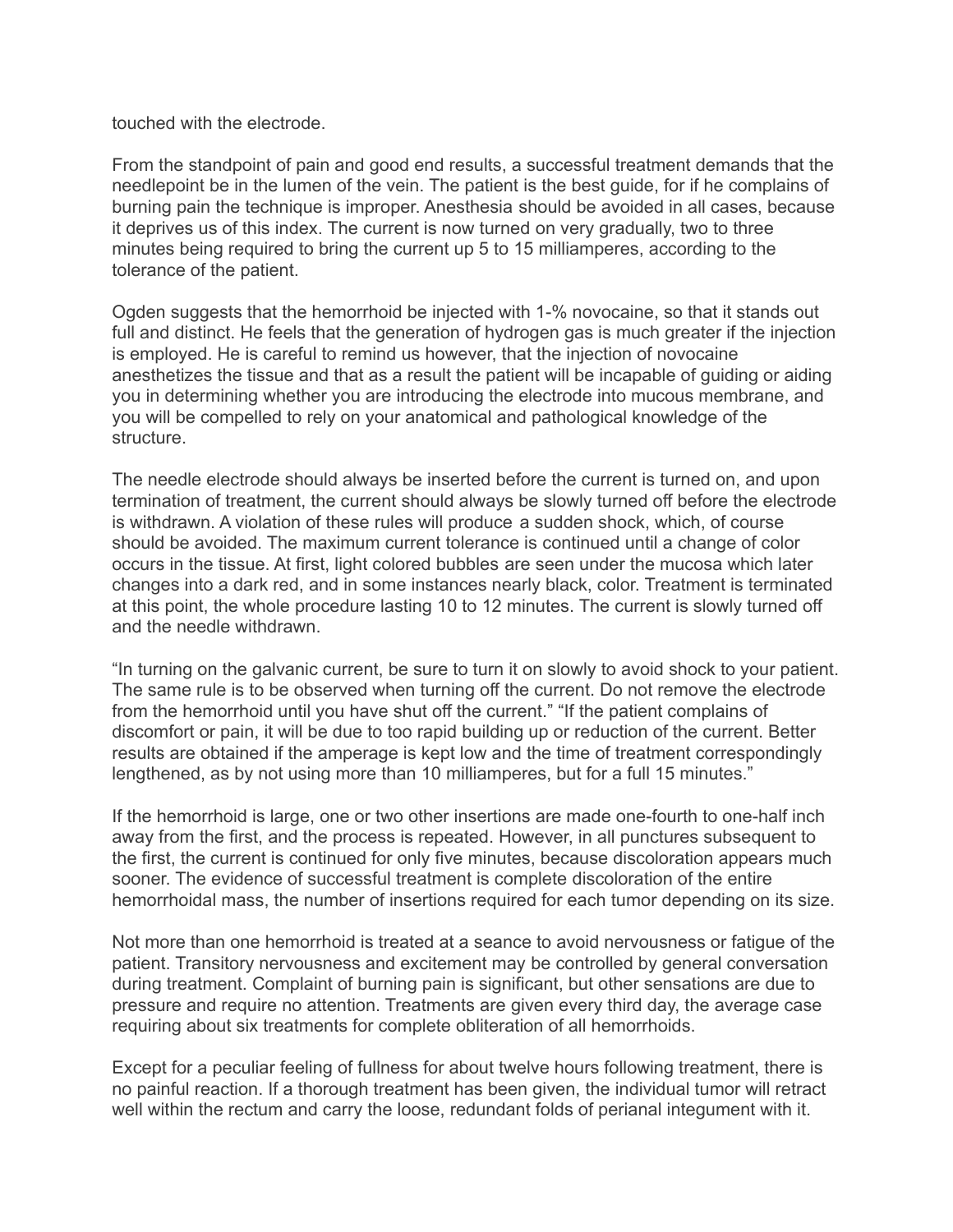This dynamic result never fails to impress the patient who has suffered with protruding hemorrhoids for a long period.

The hemorrhoid undergoes a rapid change, the mucosa assuming a normal condition in 7 to 10 days. If the hemorrhoid is then not completely obliterated, insufficient current has been used. In such a case a second treatment of shorter duration (5 minutes) should be given. At no time does the patient have to be recumbent.

Following each treatment, a small quantity of Nupercaine® ointment, one percent, is injected into the lumen of the rectum. No other postoperative treatment is necessary, as the after effects are negligible. Bleeding, pain, and protrusion usually cease after the first treatment; all symptoms are promptly relieved.

### HEMORRHOIDOLYSIS: SPECIFIC BIOPHYSICAL EFFECTS OF NEGATIVE AND POSITIVE GALVANISM

Authors of the hemorrhoidolysis procedure, evenly disagree about the type of current that should be used. Bacon, Nesselrod, and Stanton, advocate the steady passage of unidirectional current from a large pad, which is the negative pole, to a small positive pole needle that is inserted into the hemorrhoid. Whereas, both Ogden and Keesey advocate just the opposite, dedicating the small needle electrode to be the negative pole.

Stanton is the only author I know, that claims to effectively utilize both positive and negative galvanic currents. He states that, "positive galvanism is best for treating hemorrhoids. In treating growths other than hemorrhoids, the negative pole is used." Dr. Stanton suggests that negative galvanic current is best used for the removal of papillomas and removal of both sessile and pedunculated neoplastic growths.

When a positive galvanic technique is used, deterioration of the needle electrode may occur. "Positive galvanism causes a steel needle to disintegrate and causes discoloration of the tissue. In the treatment of hemorrhoids, discoloration will, of course, make no difference. Because of erosion of steel needles there is a danger of the tip eroding and becoming lost in the tissue; therefore each steel needle is used but once and discarded. To avoid erosion a gold (or platinum iridium) needle is used; such needles do not disintegrate."

When a negative galvanic technique is used, the concern is more for the production of hydrogen gas, than for the physiologic electro-thermal properties listed above. "The galvanic current introduced into the interior of the hemorrhoid and contacting with the water content of the blood, generates hydrogen gas which destroys the organized structure and capillary circulation of the hemorrhoid. This produces first, a liquefaction, and then a hardening of the hemorrhoidal body."

Actual obliteration of the hemorrhoid is accomplished by absorption, if it's small, as occurs in any simple contusion; or, if a large, thin walled hemorrhoid is treated, it ruptures, causing a discharge of thrombosed elements into the rectum. Following this there is contraction of underlying tissue with hemostasis, absence of pain, and rapid healing of the parts. Because the chemical action of negative galvanism is on the liquid content of the mass instead of the tumor wall, it has one great advantage over all other methods; that is, the resultant normal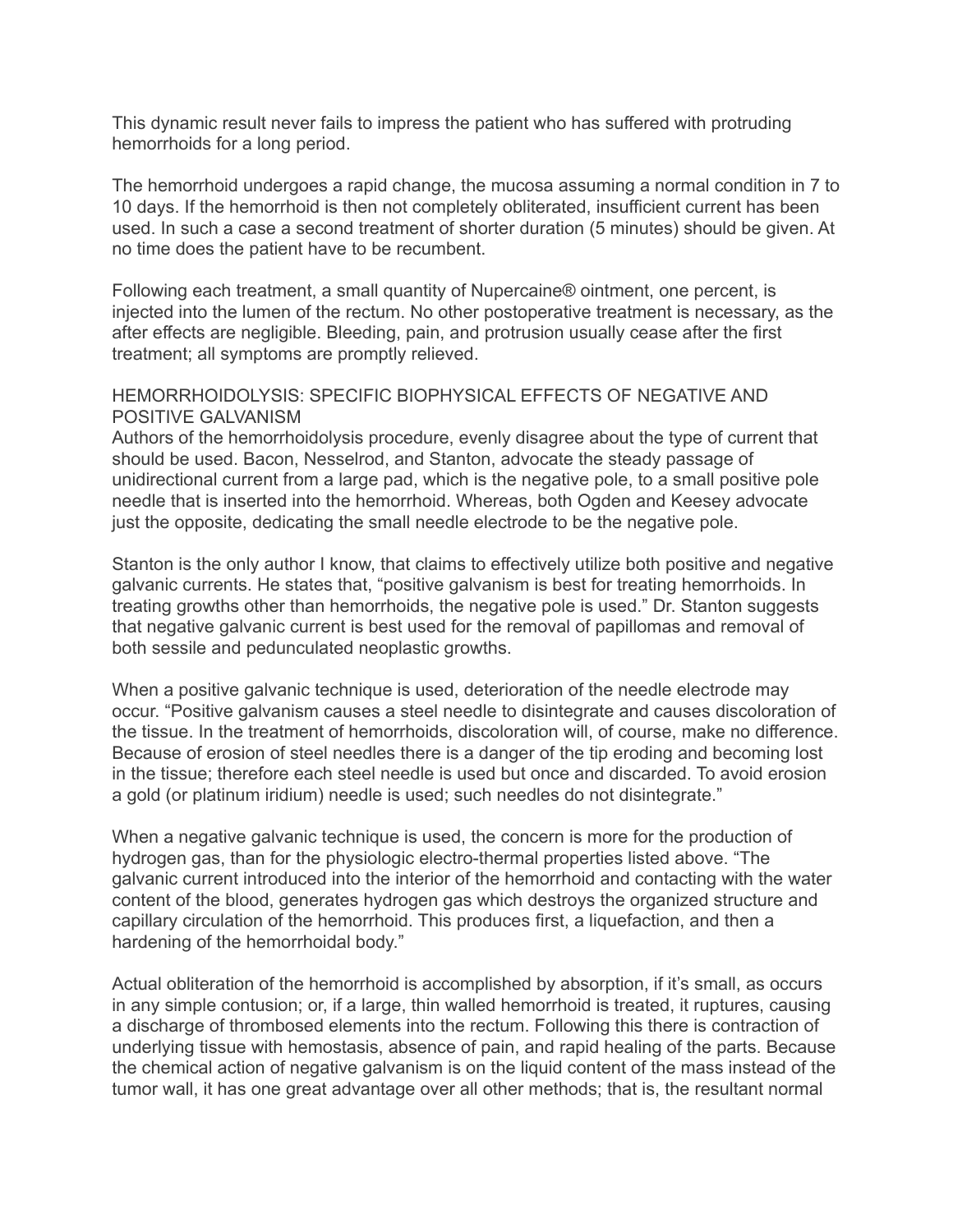resiliency of the mucous membrane after obliteration.

When applied to hemorrhoids, the negative pole produces first a hydrolytic decomposition and then a contraction of the tissues. In 1866, Althaus made microscopic observations of the changes in animal structures due to the electrolytic action of the negative galvanic needle. He found that the tissues were markedly contracted, and that there was no inflammation, suppuration nor sloughing. When the current was applied to the blood vessels they became changed into solid strings due to disintegration of the blood and deposition of lamellated fibrin. Thus, it was determined that the current could be safely and successfully applied to contract and disintegrate tissue, and obliterate blood vessels for surgical purposes.

# HEMORRHOIDOLYSIS: COMPARISON BETWEEN NEGATIVE GALVANIC HEMORRHOIDOLYSIS AND SCLEROSING SOLUTION

In the dog tissue experiment described here, Anderson observed microscopically the differences in canine rectal tissue twelve hours after application of: 1) negative galvanism at 15 ma. for 10 minutes, and: 2) injection of 1-ml. of 5% phenol in oil.



NEGATIVE GALVANIC vs. SCLEROSING SOLUTION

Microscopic observation of canine rectal tissue 12 hours after injection with sclerosing solution, reveals a contracted distorted mucous membrane, which has lost it's elasticity, and presents with a hardened "washboardy" appearance. There is a marked sclerosis of the muscularis mucosa, contraction of Goblet cells and marked contraction of surface membrane. Anderson concluded that these changes represent an effort of the tissues to repair an injury.

Microscopic observation of canine rectal tissue 12 hours after application of negative galvanic current, reveals integrity of muscle fibers, with complete destruction of connective tissue and vascular elements. Complete tissue disintegration is evidenced by absence of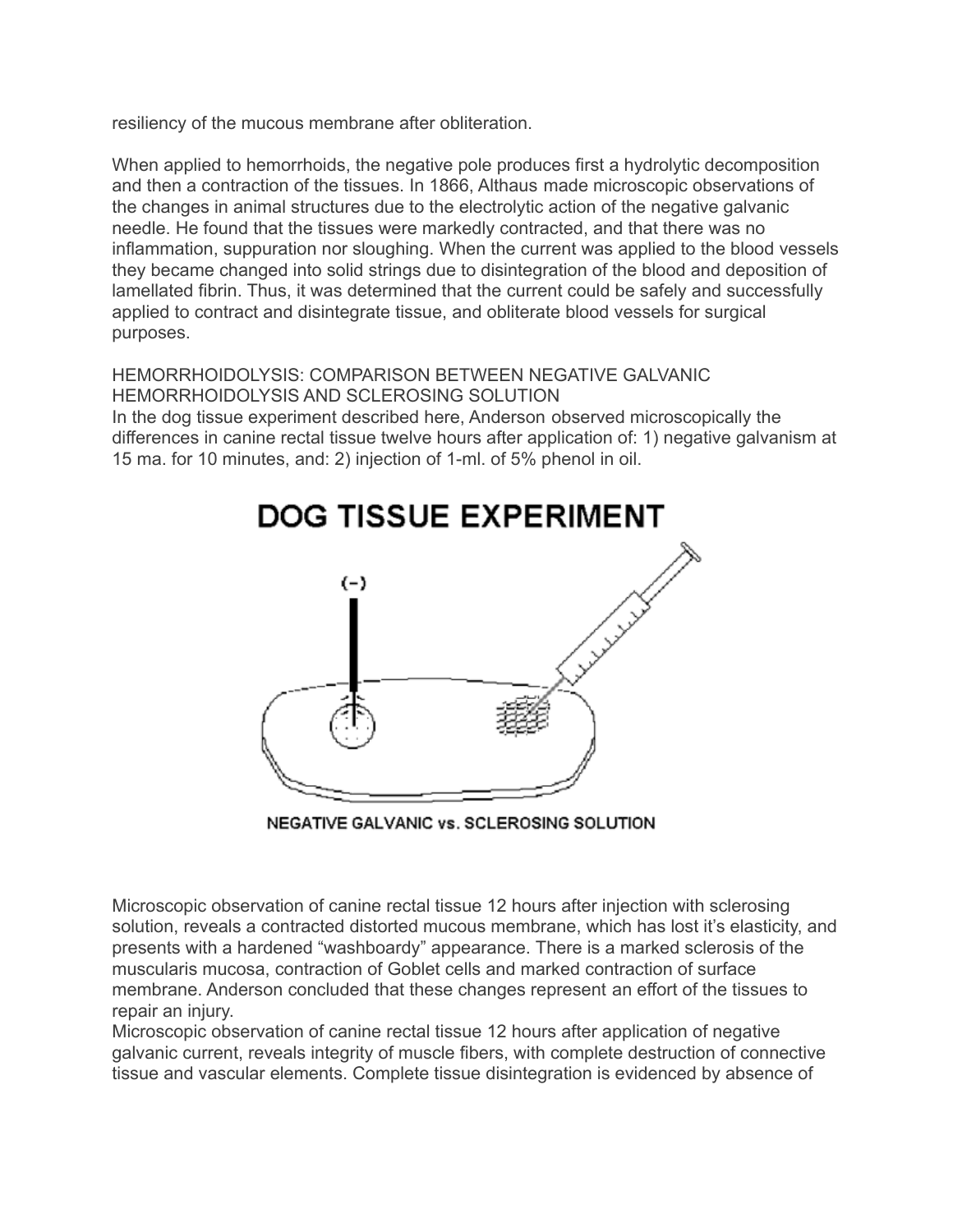nuclei. There is thickening of thrombosed capillary walls and also of the intramuscular glands. The surface membrane maintains a smooth appearance.

The rationale of the injection method is based on an inflammatory sclerosing reaction. The negative galvanic current does not produce such an inflammatory sclerosing effect because the chemical action is on the liquid content of the mass instead of the hemorrhoidal wall. Advocates of each technique claim their method to be the most effective.

#### HEMORRHOIDOLYSIS: ELECTRODE CONSTRUCTION

The active needle electrode is a most important factor, because it must deliver the current to the interior of the hemorrhoid while preventing escape of hydrogen from the tissue and allow clear visibility of the operative field. "It must be carefully constructed with two objects in view. The first of these is the sure delivery of the current to the interior of the hemorrhoid; and second, the prevention of the escape of the electrically generated hydrogen gases from the interior of the hemorrhoid. Undoubtedly the lack of an electrode which would perform these two functions was the reason for the failure on the part of early galvanic current experimenters to successfully use that current for treatment of hemorrhoids."

Needle makers of early galvanic generating equipment, used a glass bead at the base of the electrode needle. Today's galvanic needle makers use a rubber or plastic seal tapered at the base of the needle, in a manner to prevent escape of hydrogen gas. "This provides a wider surface area to present to any possible apertures occurring between the needle and the tissue, after insertion of the electrode. This surface closes the apertures and prevents the escape of the hydrogen gas. Since the electrode must under no circumstances pass through the hemorrhoid and pierce the opposite side, electrodes tips today, are made short in length."

The typical hemorrhoidolysis electrode used today, is a set of twin parallel needles connected to a single handle. Both needles are insulated up to the tip, are approximately 5 inches long by 1/8 in diameter, and function in exactly the same manner. The reason for using the double needle is that using two needles 3-mm inch apart will effect a larger tissue area than will a single needle alone. Both needles function as one, and are placed into the hemorrhoid simultaneously during treatment.

The use of a leather-covered copper electrode in combination with a copper sulfate solution and galvanism, although acting to shrink hemorrhoids, is slow and tedious work. Although this modality has value, it is time-consuming and the results obtained are no better than those obtained by other methods.

#### HEMORRHOIDOLYSIS: DISADVANTAGES

1. External hemorrhoids cannot be treated with hemorrhoidolysis.

2. The comparative length of time required for each application has been the subject of objectionable comment.

3. Complaint also has been made that due to exactness of technique, the procedure was too tedious for the operator to steadily support the needle.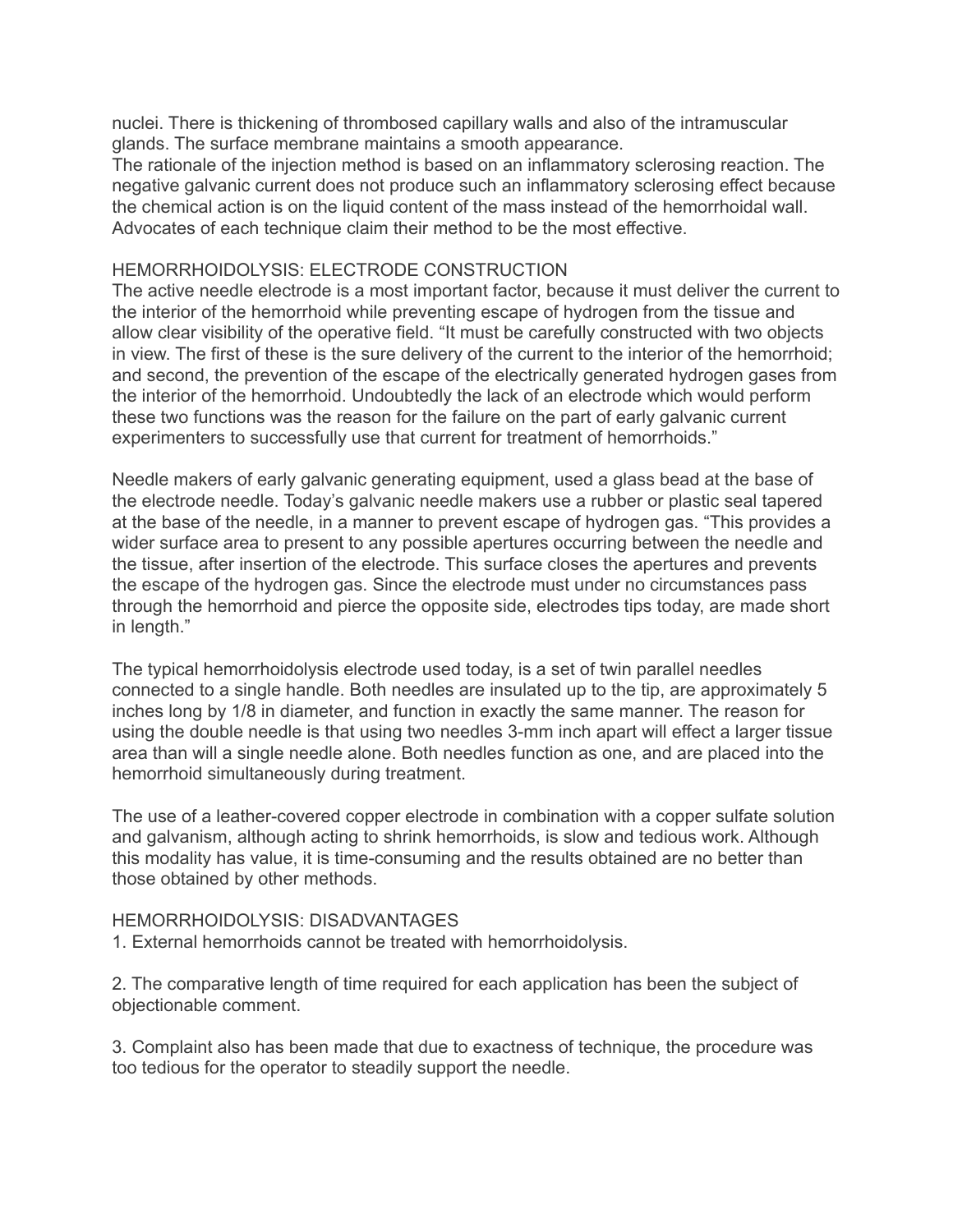4. This author has personally observed a single type 3 (right lateral) anorectal fistula develop, in a 34-year-old male patient receiving negative galvanic hemorrhoidolysis treatments. This patient did have any signs or symptoms of abscess on a prior proctologic examination. It is uncertain however, whether or not negative galvanism was directly responsible.

#### HEMORRHOIDOLYSIS: ADVANTAGES

1. The hemorrhoidolysis procedure never causes more then a well-tolerated discomfort to the patient.

2. Anesthesia is not required with hemorrhoidolysis, in contrast with surgery.

3. Hemorrhage following hemorrhoidolysis rarely, if ever, occurs.

4. Infection following hemorrhoidolysis, rarely if ever takes place. The method itself is self-sterilizing.

5. Sequelae and complications following hemorrhoidolysis have not been reported in the literature.

6. Mortality following hemorrhoidolysis has never been reported.

7. Recurrence after hemorrhoidolysis is uncommon, less than 1%, in selected cases. Redundant mucosa becomes obliterated, although normal mucous membrane retains its original elasticity and tonicity without scar tissue formation.

8. There is no loss of time from work for the patient receiving hemorrhoidolysis treatment.

9. Hemorrhoidolysis being an ambulatory office procedure, is a self-evident economic advantage. The same applies to the avoidance of expenses incident to hospitalization for surgery.

10. With hemorrhoidolysis there is no need for restriction of diet, before, during, or after treatment, usually required with surgical procedures.

11. Treatment of hemorrhoids by hemorrhoidolysis offers a large field for qualified general practitioners. The majority of all hemorrhoids are amenable to such treatment.

12. Hemorrhoidolysis is an effective and painless method of obliteration. The technique is comparatively simple. Many patients today demand ambulant treatment that should be accorded by ethical physicians.

13. The hemorrhoidolysis treatment for hemorrhoids is not new, but its technique has been greatly developed on a scientific basis.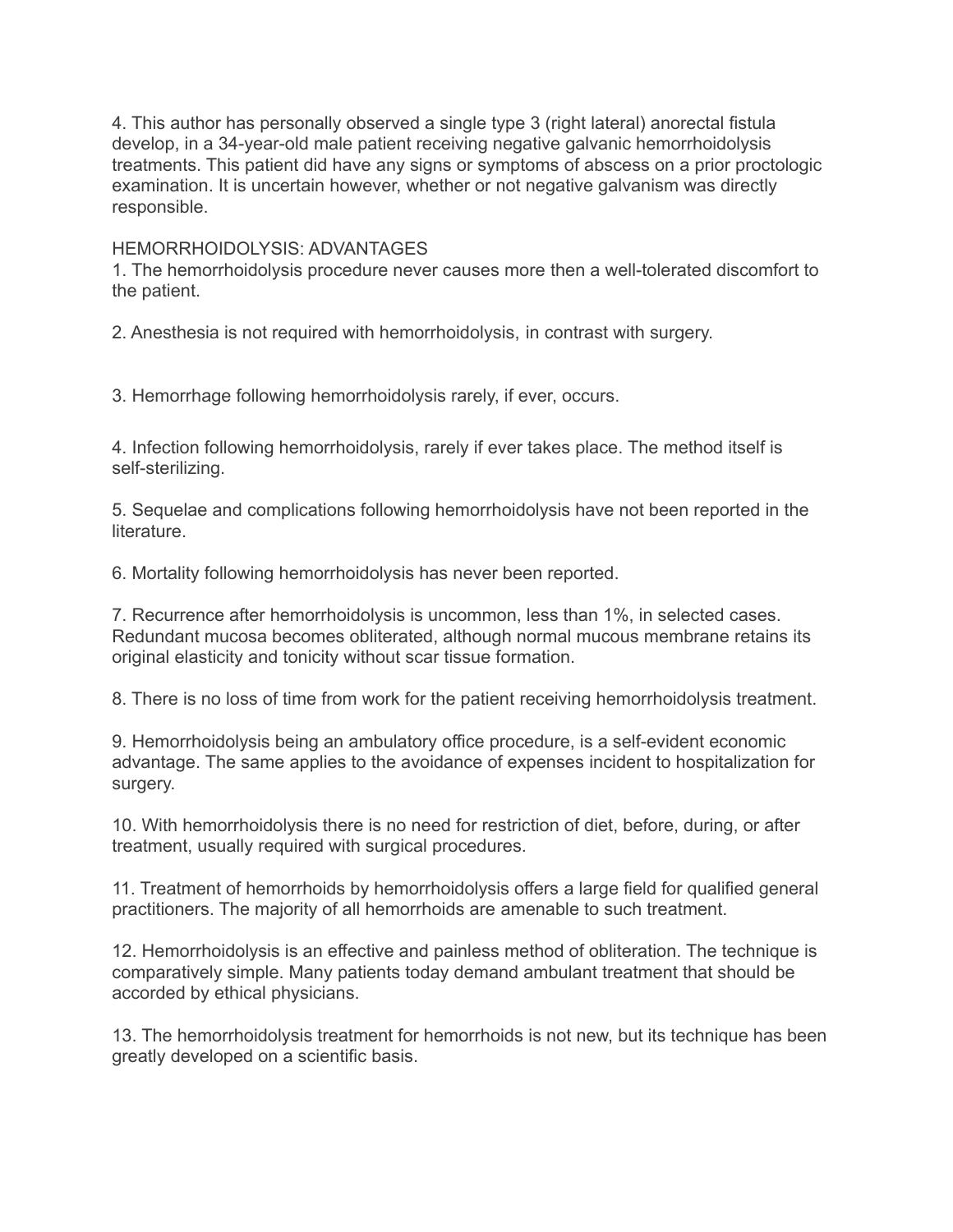14. No special preoperative or postoperative treatment is required for this procedure.

15. Comparison of hemorrhoidolysis with other methods of treatment proves it to be the method of choice because of physiological end results, and the absence of serious complications.

### ALTERNATING ELECTROMEDICAL CURRENT

### ALTERNATING ELECTROMEDICAL CURRENT: BASICS

High frequency current is alternating current. It does not have polarity; there are no positive and negative poles; the terminals of a high frequency current are the same. "The regular service current supplied by an electric service company is usually 60 cycles, alternating current, and between 110 and 120 volts; 60 cycles means 120 alterations of polarity per second. This rate is considered to be a low or slow frequency. This slow rate of oscillation renders such current more lethal than therapeutic. The shock from the make and break of the alterations of such current if applied to the body would be intolerable and promptly fatal. Therapeutic alternating currents are of high frequency, running upward from 100,000 alterations per second."

"The wave form of an alternative electrical current refers to its visual appearance as shown on an oscillograph or an oscilloscope. Reversing its direction of flow from several time to millions of times per second, the current traces a wavy line which constitutes its wave form." We will show you pictures of these waveforms whenever possible, to help illustrate the principles of alternating current electrotherapy.

ALTERNATING ELECTROMEDICAL CURRENT: WAVEFORM ANALYSIS The waveform analysis paraphrased in this section is adequately described by Otto in his book "Principles of Minor Electrosurgery."

The earliest and simplest high-frequency alternating current generators employed the principle of condenser discharge across a spark- gap. This type of oscillator produces what is known as a damped wave form; that is, with each condenser discharge a series of oscillations are set up, the voltage peak of the first being highest and then each subsequent oscillation of the series diminishing in voltage down to zero.

Each series of oscillations in this waveform picture is called a wave train, and you will notice that there are distinct "no voltage" separations between the wave trains.

**HIGHLY DAMPED WAVEFORM** fbun

USED FOR: FULGURATION, COAGULATION, & DESICCATION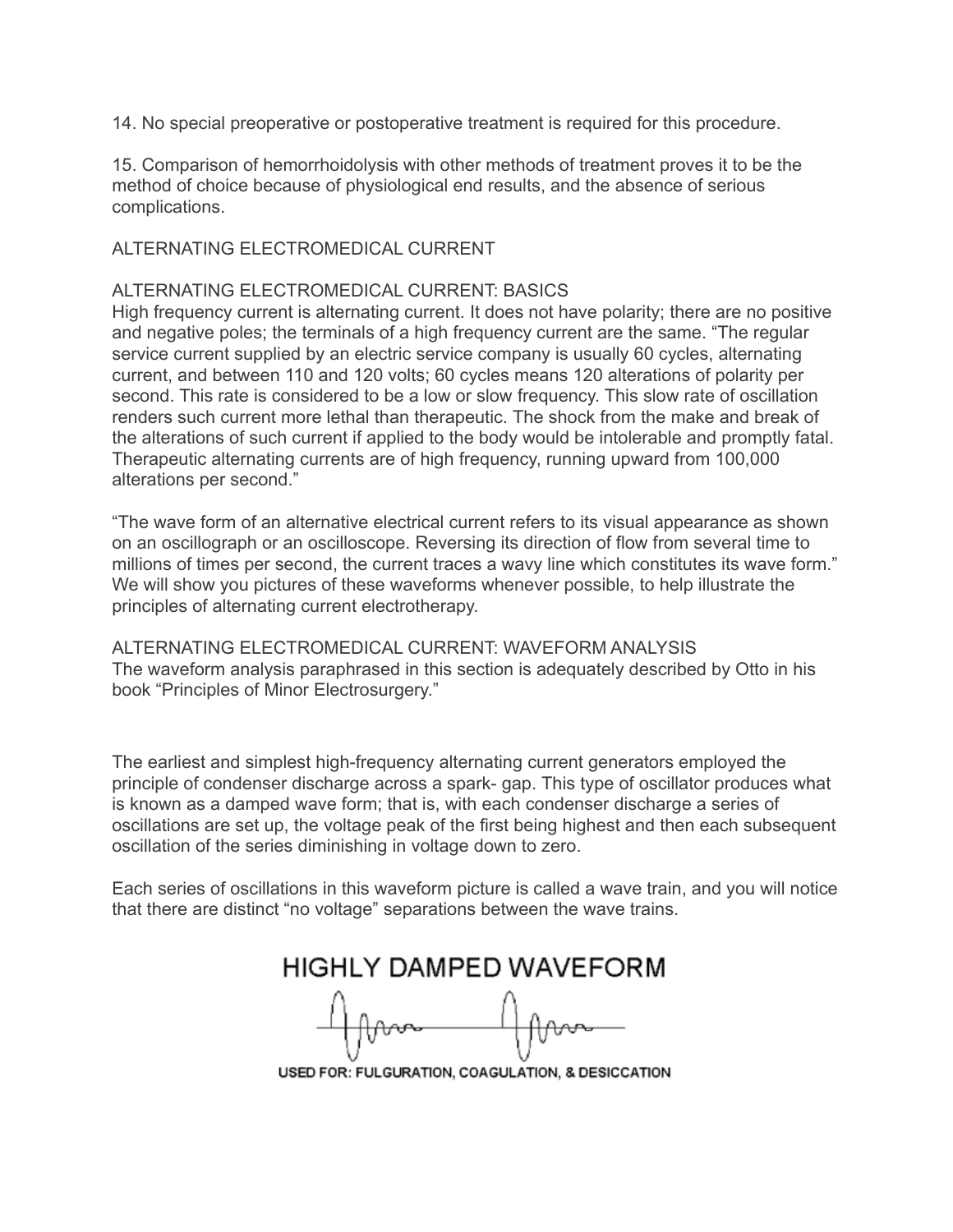A high-frequency current, of a highly damped waveform, is ideal for coagulation, desiccation and fulguration. It produces the most dependable hemostasis, the greatest precision and application, with the surest results.

With the invention of the vacuum tube oscillator by DeForest, a new high-frequency current different waveform was demonstrated. The vacuum tube oscillator was capable of producing continuous wave oscillations with equal voltage and without interruption.



USED FOR: MEDICAL & SURGICAL DIATHERMY

This current, producing an undamped waveform on an oscilloscope, produced an entirely new effect on tissue. When bi-terminal electrodes of equal or near equal size are used, the current density is quite evenly dispersed within the intervening tissue, with a corresponding temperature rise adequate for medical diathermy, and without concentration sufficient to cause cell destruction. The ability of medical diathermy to penetrate heat deep into tissue has many therapeutic uses.

When the undamped waveform current is concentrated at the active electrode; it cuts. When bi-terminal electrodes of greatly different sizes are used, the current density is unevenly dispersed within the intervening tissue, with a corresponding temperature rise adequate for surgical diathermy, and with a concentration of heat at the active electrode sufficient to cause cell destruction.

Concentrated at the active electrode, these continuous wave oscillations produce such intense heat so very quickly, that the cells are volatilized (exploded), producing a hole if the electrode is held stationary or an incision if the electrode is moved. It is almost completely devoid of dehydration or homeostatic effect and its usefulness is confined, therefore, to cutting only in non-vascular areas. Surgical diathermy has not adapted for use by modern surgeons, because it appears to have no advantage over that of a scalpel.

MODERATELY DAMPED WAVEFORM

FOR USE: CUTTING WITH HEMOSTASIS

Dr. Bovie the physicist succeeded in generating a moderately damped oscillating current in which wave trains were placed closely enough together for effective cutting, but with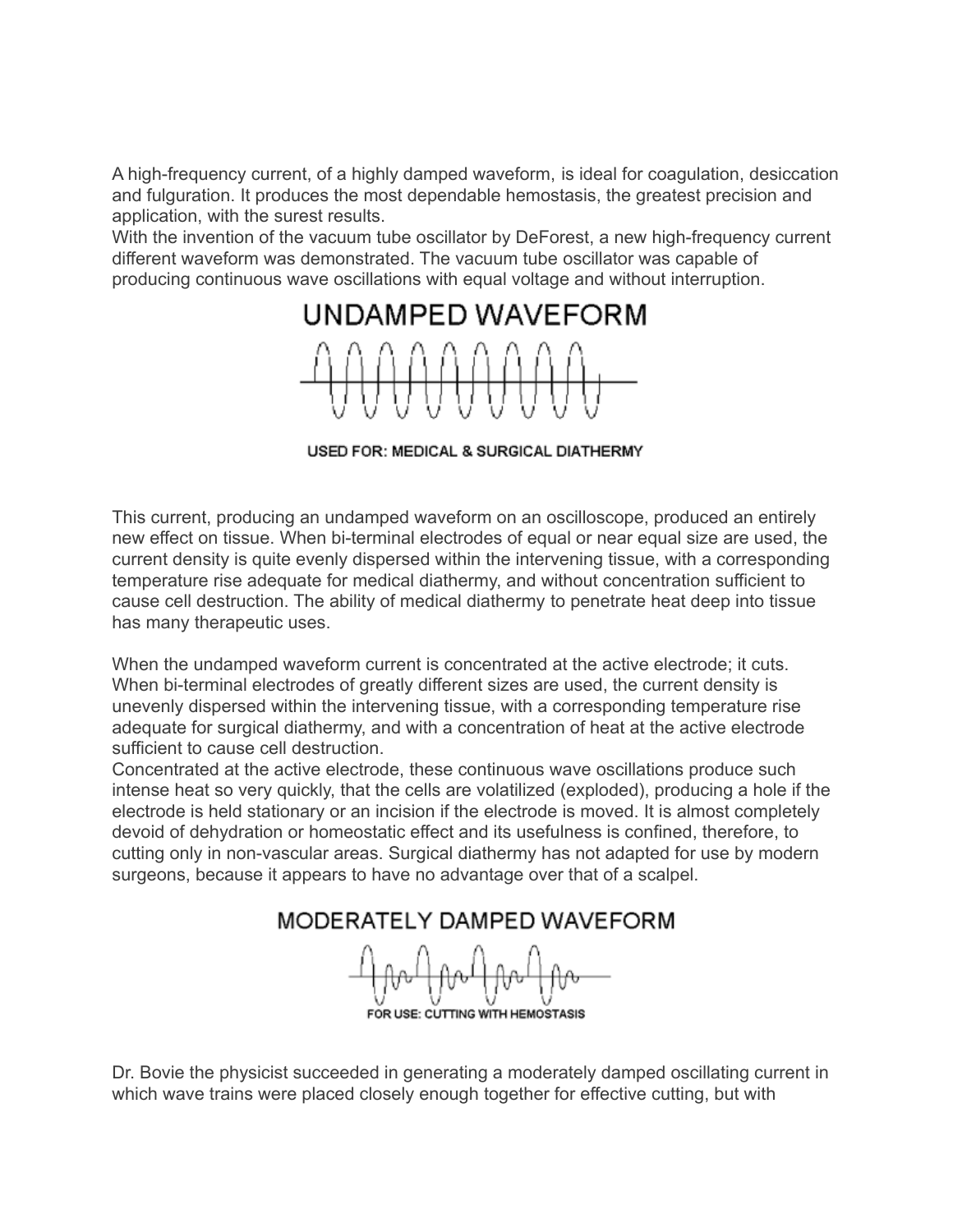sufficient damping to retain the desired dehydrating or hemostatic effect. It is this current, refined over the years, which is still the typical cutting current of all Bovie brand (and other electrosurgical) units.

From the foregoing it can, it is obvious that the two distinct types of high-frequency currents are essential to successful electric surgery. These are the currents provided by standard hospital electrosurgical surgical units. They are: 1) the moderately damped waveform current, and: 2) the highly damped waveform current. The four surgical effects resulting from the use of these currents are:

- 1) Fulguration (electro-charring)
- 2) Desiccation (electrodesiccation)
- 3) Coagulation (electrocoagulation)
- 4) Cutting with hemostasis (electrosection)

# ALTERNATING CURRENT ELECTROTHERAPY

# ALTERNATING CURRENT: FULGURATION

Mono-terminal application of high-frequency current is used in electrosurgery. The current will flow from a pointed active electrode into the tissue because the patient represents sufficient capacitance to attract the current to "ground." If the electrode is held slightly away from the tissue surface, the superficial dehydrating effect caused by the resulting "sparking" is called fulguration.



- · HIGH FREQUENCY ELECTRICAL CURRENT
- · DESTRUCTION OF TISSUE BY ELECTRIC SPARKS
- · MONOTERMINAL OR BITERMINAL NEEDLE ELECTRODE

Fulguration is commonly a mono-terminal technique with the most superficial effect. Fulguration can also be a bi-terminal technique for convenience for, and connection with, the application of electrocoagulation to produce a somewhat what more penetrating dehydration.

"For proper fulguration technique, do not contact the tissue. Hold the needle one or two millimeters away from the tissue, allowing the current to spark to the surface being treated.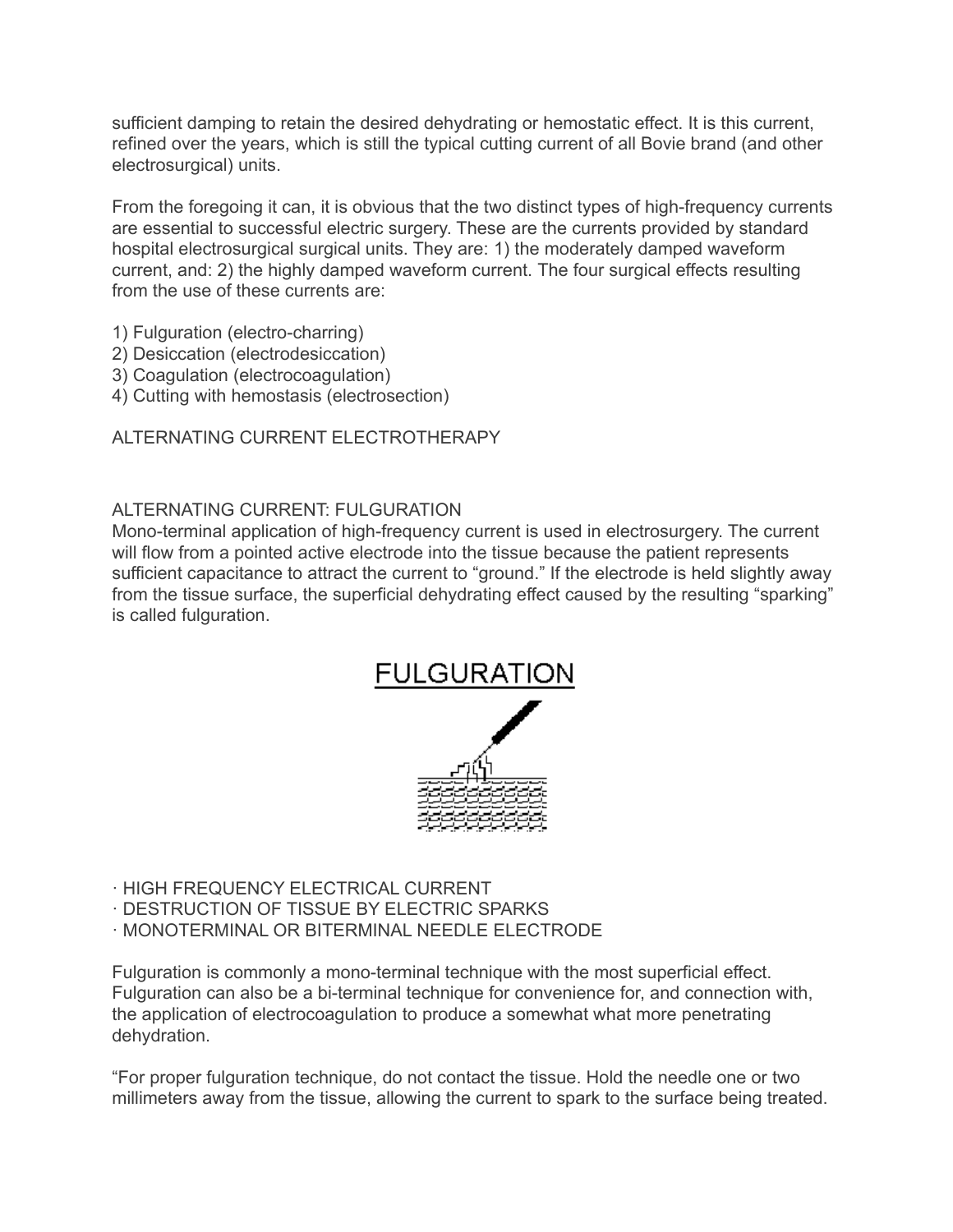When using fulguration or desiccation techniques, applying more current then is necessary will produce little more effect, because the surface will dehydrate and carbonize quickly, electro-charring the tissue, forming an effect layer of insulation against penetration of the current to the underlying structure."

Stewart states (p.246 Stewart) that fulguration, with a short spark jump through the air, is used alone in the treatment of small hemorrhoids.

# ALTERNATING CURRENT: DESICCATION

Desiccation is always a mono-terminal technique; that is, no indifferent electrode plate is used. This of course, limits its effectiveness in elevated or deep growths. For desiccation, the coagulating current of the electrosurgical unit is used, with the needle held in contact with the tissue or the point inserted.



· HIGH FREQUENCY ELECTRICAL CURRENT

· DEHYDRATION OF TISSUE

· MONOTERMINAL NEEDLE ELECTRODE

In treating external hemorrhoids Clark desiccates a line across the hemorrhoid similar to the primary scalpel incision in the usual technique. The needle is then inserted into the clot and the vein destroyed. The hemorrhoid is then incised without hemorrhage and the clot curetted out.

For the treatment of internal hemorrhoids, after sufficient anesthesia is employed; each hemorrhoid is grasped by a forceps and clamped at its base in the direction of muscle fibers, the needle is inserted and the growth destroyed. "For the treatment of hemorrhoids with electrodesiccation, the usual technique consists of applying a needle-point electrode connected to the high-voltage terminal, either on the hemorrhoid (desiccation) or at sparking distance from its surface (fulguration). Subsequent drying, shrinkage, and sloughing occurs, depending on the strength of the current and the depth of penetration, which in large hemorrhoids must be considerable. Electrodesiccation should not be used in advanced cases of hemorrhoids or those complicated by other ano-rectal pathology."

# ALTERNATING CURRENT: COAGULATION

The technique of electrocoagulation is always bi-terminal. An indifferent plate or a special bi-terminal electrode is always used. Coagulation tends to produce more necrosis of tissue then desiccation, and its destructive effects are not as quickly limited by his own dehydration. This current is often advantageous or necessary in the treatment of relatively large or deep growths.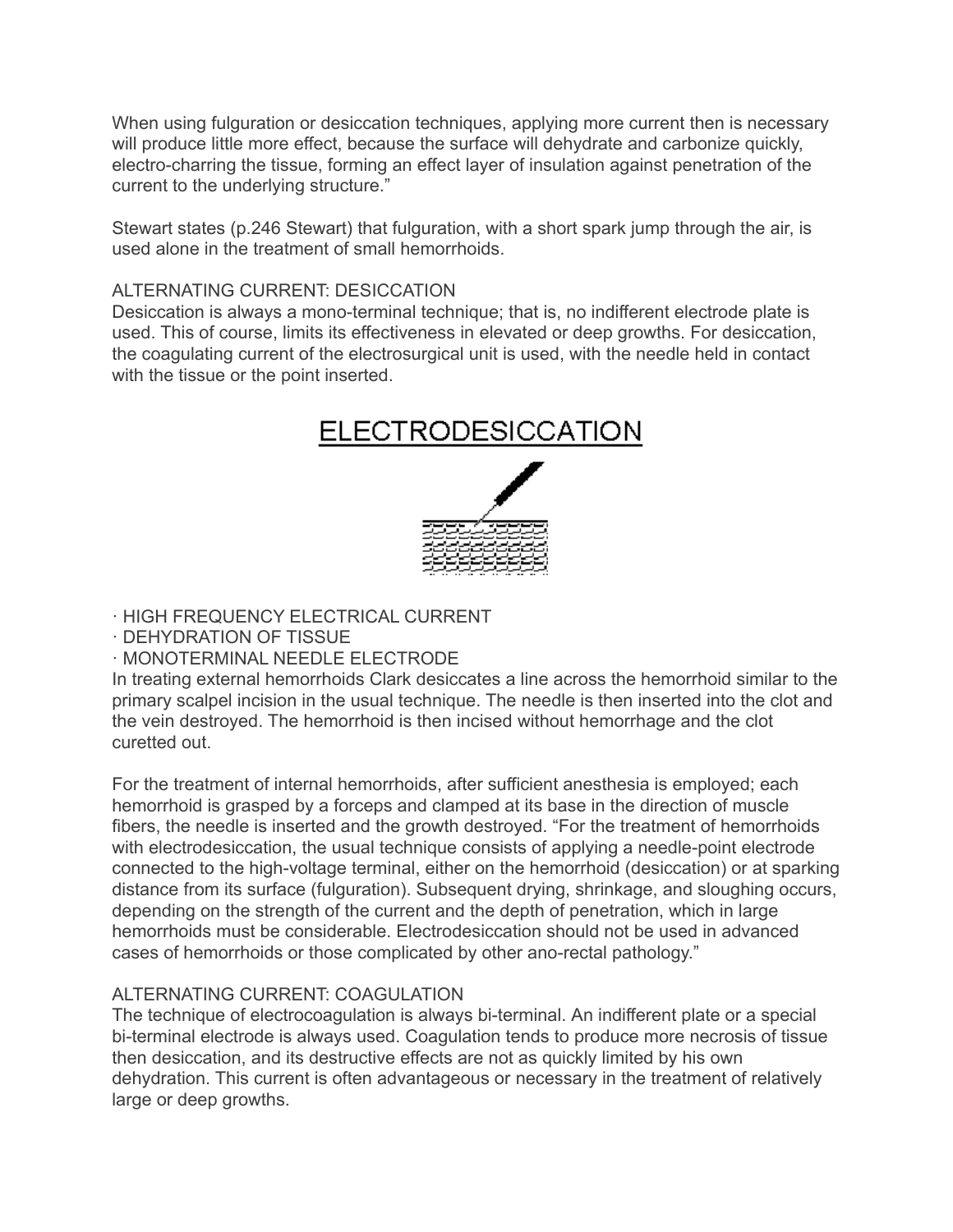# **ELECTROCOAGULATION**



- · HIGH FREQUENCY ELECTRICAL CURRENT
- · COAGULATION OF TISSUE
- · BITERMINAL NEEDLE ELECTRODE

The amount of coagulation around the electrode is dependant upon: 1) The amount of current, and: 2) The length of time it is applied. Of these two, the time is the more important factor. Contrary to what one would expect, heavy current for a short time will not coagulate as great amass of tissue as will lessor power over longer period of time.

This is because with a lower current, the tissues in contact with the active electrode are not as rapidly dried out; thus permitting the current to be applied longer and coagulation carried to a greater depth. With a greater current, dehydration of the tissue occurs so fast that a high resistance to current flow is introduced, thereby reducing the current strength and limiting the depth in which coagulation can be carried.

The coagulating needle has been in use for several decades, and is widely used by those who claim to have certain secret methods which are painless and which "dissolve" the hemorrhoid instead of cutting it out. Electrocoagulation of hemorrhoids may be performed with a single pointed electrode as the active electrode. Some authorities advocate that the hemorrhoids be individually distended with a fluid solution, before a series of coagulations are performed. In this procedure, plunge the electrode into the depth of the hemorrhoid. The current is controlled through a foot switch and its strength and duration determined by the previous experience of the operator. The neophyte should experiment with strips of meat beforehand. Obviously the depth of current penetration is difficult to control.

"The technique of the bi-terminal clamp method consists of freely and firmly grasping the pile along its basis parallel to the bowel, just as in the usual clamp and cautery operation. The current is controlled as described above, through the foot switch. Sufficient current strength is used to coagulate the entire base of the pile. Theoretically the desired degree of coagulation is determined by the tissue turning to a light gray color; actually the tissue cannot be seen between the jaws of the clamp. The portion of the pile above the clamp is excised. Each of the hemorrhoids is removed in turn and a small piece of petrolatum gauze inserted into the rectum. The skin should never be included in the jaws of the clamp."

# ALTERNATING CURRENT: CUTTING

As explained under the section "Alternating Electrosurgical Currents," the waveforms of the cutting current are distinctly different from that of the coagulating current. "Its effect is to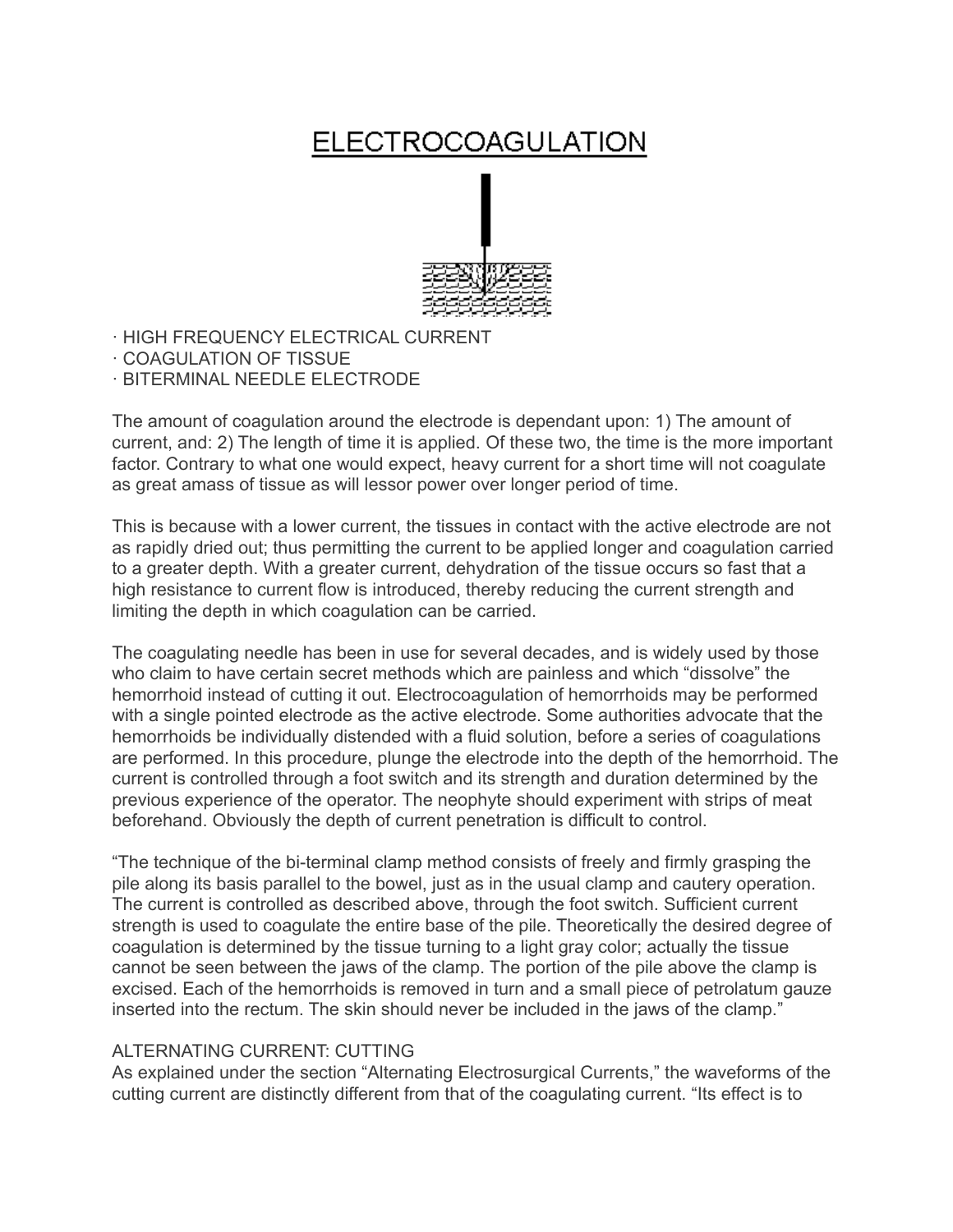explode the cells in the path of the electrode with parting of the tissues. The heat of the electrode also creates a shallow zone of dehydration on the severed edges, which seals off the minute vessels and prevents vascular oozing from the surfaces. The degree of hemostasis with the cut is directly proportional to the depth of dehydration, and is variable with the speed of the cut, thickness of the electrode edge, and the amount of power used." The greatest amount of dehydration to the wound edges, with the greatest amount of hemostasis to the cut; occurs when the electrode edge is thick, the cut is slow, and the power is low.

# **ELECTROSECTION**



- · HIGH FREQUENCY ELECTRICAL CURRENT
- · CUTTING OF TISSUE
- · BITERMINAL NEEDLE ELECTRODE

Utilizing the cutting current, the electrosurgical instrument is used to cut away and remove hemorrhoidal tissue. "According to Gorsch, the cutting current has no place in the surgical treatment of any type of hemorrhoid." As the scope of this monograph deals only with the palliative treatment of hemorrhoids, the surgical removal of hemorrhoids will not be further expounded.

# ALTERNATING CURRENT: DIATHERMY

In the treatment of hemorrhoids and other anorectal ailments, medical diathermy has proved to be a useful tool. "Diathermy has afforded considerable relief to those afflicted, with sometimes intractable cases of anal neuralgia, sphincteralgia and coccygodynia, frequently associated with hemorrhoids. It has also proved useful in aiding the decongestive process of hemorrhoids following pregnancy."

The principle upon which medical diathermy works is as follows: "Alternating current of sufficiently high frequency to avoid nervous and muscular response can be passed through living tissue with no effect other than the production of heat. This heat is produced as a direct result of the resistance offered to the passage of the current.

For the treatment of hemorrhoids and other anorectal ailments with medical diathermy, a rectal probe is inserted into the anal canal. The rectal probe should be as large as a "small to medium" size anal speculum. One of the bi-terminal electrodes is this probe, and the other patient ground plate electrode is a flat pad covering a large surface area of the body.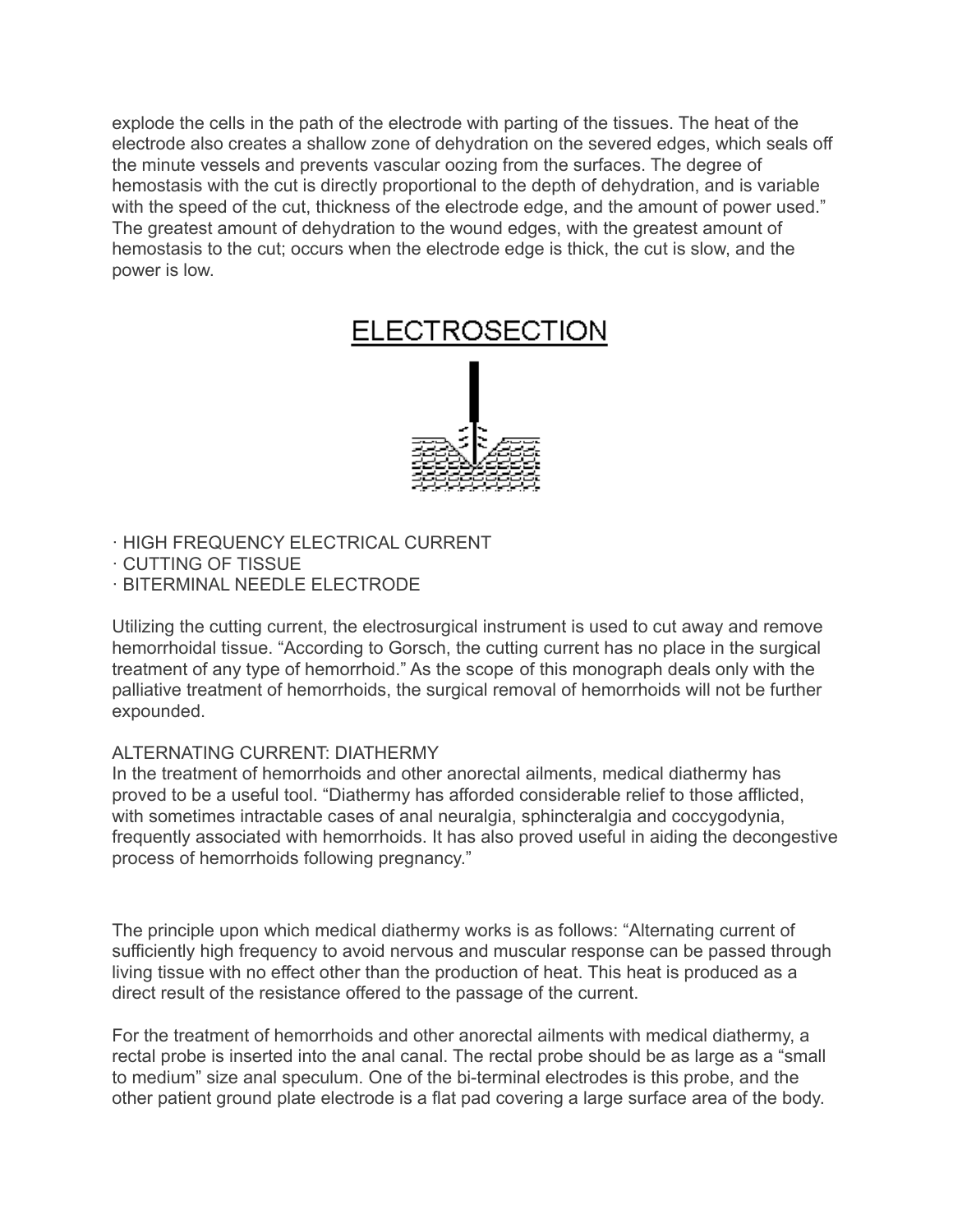"When bi-terminal electrodes of equal or near equal size are used, the current density is quite evenly dispersed among the intervening tissue." "An exceptionally high frequency current is used, greater than 10 million cycles per second. A current flow, at 1000 to 1500 milliamperes, should be continued over a period of twenty to thirty minutes, twice a week. Insulated electrodes may be preferable when short wave diathermy is used."

In the 1940's, Diathermy was commonly used as a surgical cutting tool. The principle of surgical diathermy works when one of the bi-terminal electrodes is a small needle, and the other patient ground plate electrode covers a larger surface area of the body. This uneven electrode size, causes the current density to be concentrated at the tip of the needle, and thus makes for an effective cutting tool.

Today, diathermy is no longer used as a cutting tool for the electrosection of tissue. This is because the undamped waveform current, is the only current available from a short wave surgical diathermy unit. These high frequency waves, above 10 million cycles per second, as used in surgical diathermy, are unsuited for electrosurgery surgery because the energy is transferred to the operator through the electrode handle, making it virtually impossible to attain an acceptable level of precise power control.

# ALTERNATING CURRENT: CAUTERIZATION

The modern cautery is a device consisting of a wire like element (filament) of high electrical resistance that becomes hot when a current is passed through it. A silver, flattened (pencil like) tip, is fashioned over this wire filament, for the sole purpose of conducting heat to the tissue. This hot silver tip is used during electrosurgery to sear (cut) away tissue. A rheostat controls the temperature.

"Heat cauterization in the treatment of hemorrhoids, has been used since ancient times. Early medical writings describe a technique of plunging heated instruments into protruding pile masses to destroy them. Voillemeir in 1875 described a method of linear cauterization in which the hot cautery was applied to the mucous membrane within the anus in four areas – anterior, posterior, right, and left, but not directly on the hemorrhoids themselves. Gant, as late as 1896, applied the cautery directly to the dilated hemorrhoidal veins. The benefit derived from early cauterization, was from the contraction of the cicatrix produced."

The electric cautery device has fallen out of favor in recent years. One major problem with it was "burn out." The length of life of its heating coil is as uncertain as in any other device where a wire is maintained at incandescent temperature, be it lamp bulb, toaster, or soldering iron.

#### **CONCLUSION**

The "Electric Treatment of Hemorrhoids" is a topic that covers a vast array of electrophysiology and technique. The science of electricity is diverse, and it's application to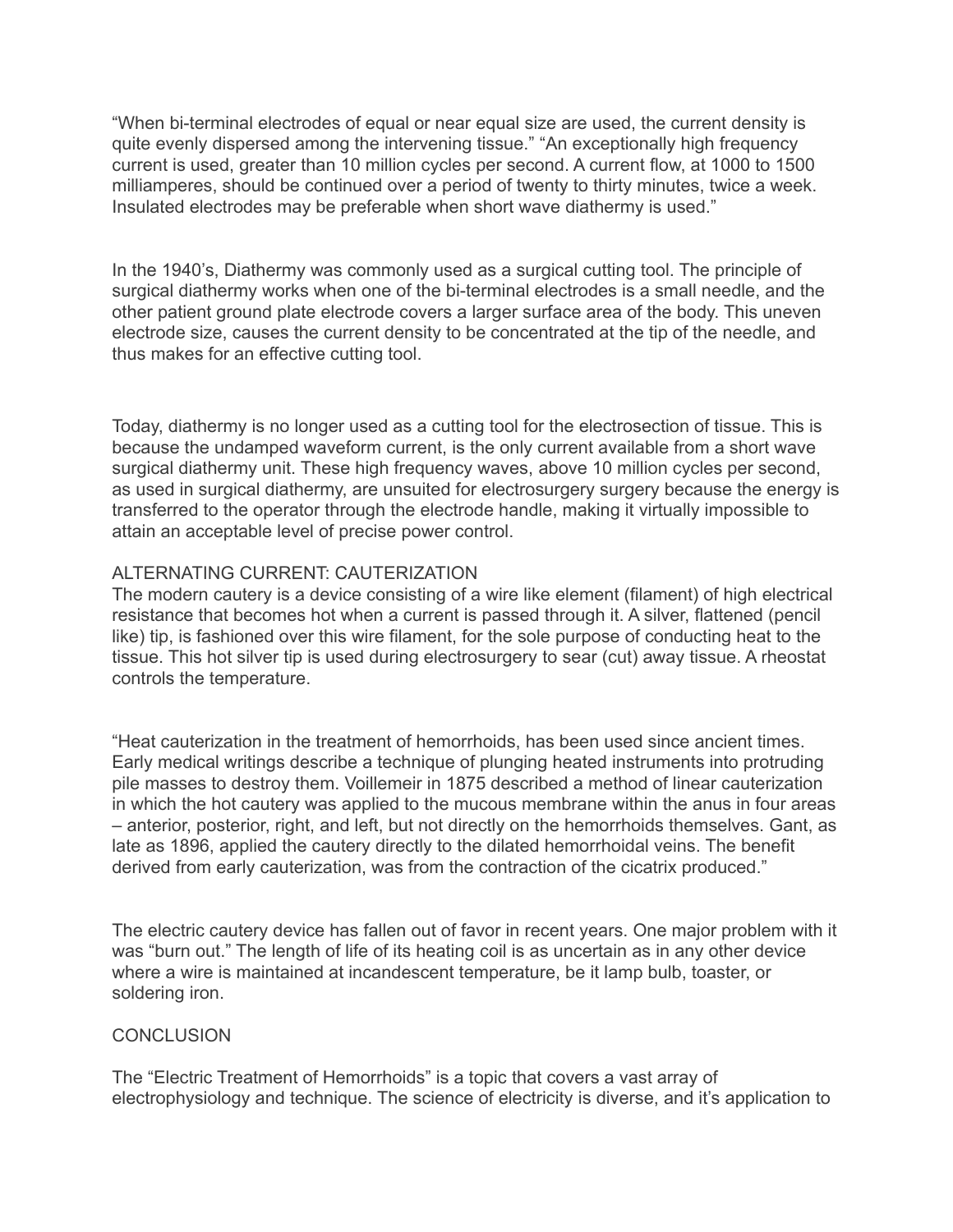#### Proctology titanic.

Rarely do we see an evolution in medicine like that which has taken place with the prevalent use of the electric modalities in the treatment of proctologic conditions. Electric methods for treating hemorrhoids have withstood the test of time, and are well documented. In recent times, multinational proctology clinics been established, devoting themselves exclusively to the treatment of hemorrhoids by electrical methods.

For physicians proficient at the proctologic examination, the timeless value of this work will be treasured. The equipment needed for the electric treatment of hemorrhoids is commercially available and relatively inexpensive. For the first time ever assembled in a single volume, is everything a clinician will need to know and understand about hemorrhoids; including etiology, diagnosis, and the treatment of hemorrhoids using most all known electrical modalities.

#### **BIBLIOGRAPHY**

Bacon, Harry E. Essentials of Proctology. Philadelphia Pennsylvania: J. B. Lippincott Company, 1943, p. 142.

Bernhard, Jerome J., Personal interview on electrosurgical techniques. Phoenix, Arizona, January 4, 1988.

Buie, Louis A. Practical Proctology. Philadelphia Pennsylvania: W. B. Saunders Company, 1938, p. 186.

Dorlands Illustrated Medical Dictionary. 26th ed. Philadelphia Pennsylvania: W. B. Saunders Company, 1981

Electrical Hemorrhoidolysis. Wheatridge, Colorado: Hemcure Inc., [n.d.].

Gorsch, R. V. "Proctologic Conditions", Chapter 32, Kovacs, Richard. Electrotherapy and light therapy. 5th ed. Philadelphia Pennsylvania: Lea & Febiger, 1945, pp. 569-578.

"Help For Hemorrhoids?" Consumer Reports, Sept., 1986, pp. 578-580.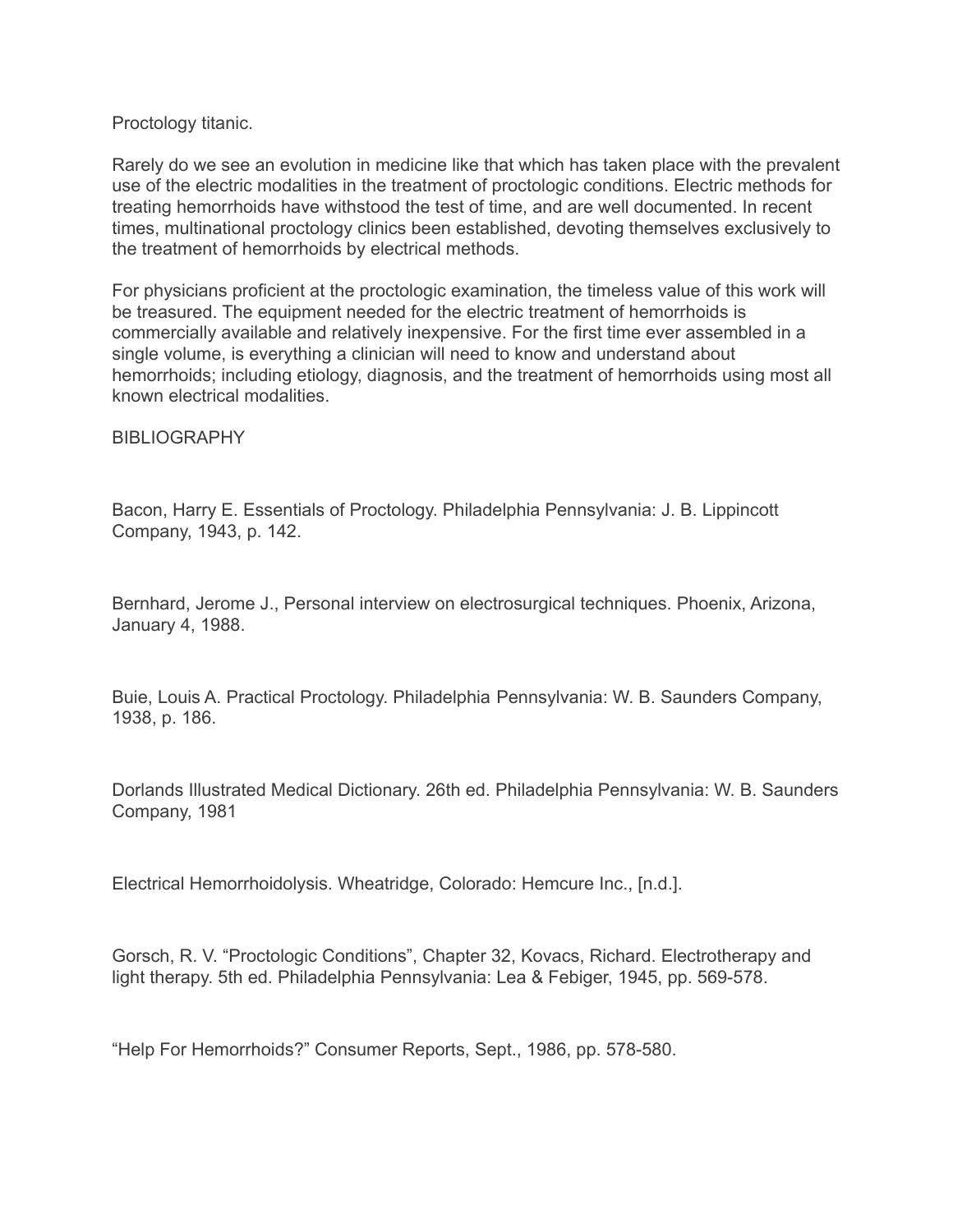Hemcure Treatment Procedure. Wheatridge, Colorado: Hemcure Inc., [n.d.].

Holt, Robert Lawrence. Hemorrhoids: A Cure & Preventative. Laguna Beach, CA.: California Health Publications, 1977, pp. 48-68.

Hemorrhoids? We Have Good News, a Cure Without Pain. Wheatridge, Colorado: Hemcure Inc., [n.d.].

Keesey, Wilbur E. "Obliteration of Hemorrhoids with negative Galvanism," Archives of Physical Therapy, X-ray, and Radium, Sept. 1934; rpt. Chicago: Cook County Hospital Physical Therapy Dept., [n.d.], pp. 533-540.

Kovacs, Richard. Electrotherapy and light therapy. 5th ed. Philadelphia Pennsylvania: Lea & Febiger, 1945, pp. 66-186.

Muir, Wallace P. "The Post Cautery in Proctologic Surgery," Dover Street Clinic Review, May, 1941, pp. 83-86.

Nesselrod, J. Peerman. Proctology in General Practice. Philadelphia Pennsylvania: W. B. Saunders Company, 1950, p. 80.

Noll, Carlton M. Procto-Basics. Medicus Publications: 40 Broken Arrow Drive, Sedona Arizona 86336, 1978, pp. 45-50, 91-92.

Norman, Daniel. A., and others. "Management of Hemorrhoidal Disease: An Effective, Safe, and Painless Outpatient Approach Utilizing D.C. Current." Gastrointestinal Endoscopy, April, 1987. (mimeographed)

Norman, Daniel A., "Management of Hemorrhoidal Disease: An Effective, Safe, and Painless Outpatient Approach.", Paper #43, Milford, Massachusetts: Microvasive Inc., [n.d.].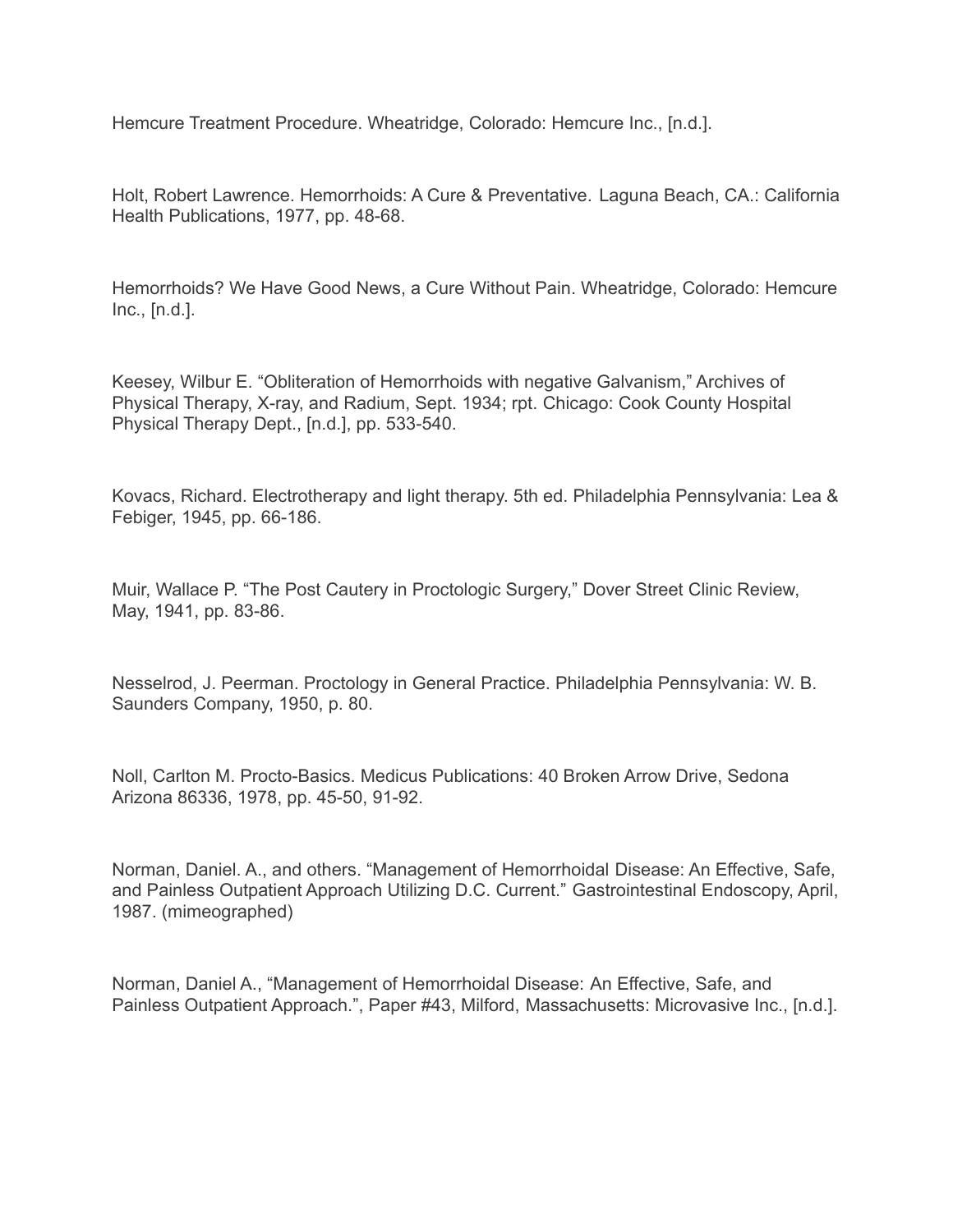Ogden, W. E. Hemorrhoid Treatment by Galvanism. Chicago: Reasearch Dept. at H. G. Fischer & Co., Inc. Physical Therapy Headquarters, [n.d.]., pp. 1-16. (mimeographed)

Operating and Service Manual 733 & 733A Hyfrecator. El Monte, California: Birtcher Corporation, 1986, p. 38.

Otto, John F., comp. and ed. Principles of Minor Electrosurgery. The Liebel-Flarsheim Co., 1957, pp. 6-11.

Schapiro, Kenneth. Retrospective Patient Interview Study: Patient response to Electrical Hemorrhoidolysis. Wheatridge, Colorado: Hemcure Inc., 1986

Schrock, Theodure. "Diseases of the Anorectum," Gastrointestinal Diseases, M. Slessinger M.D. and J. S. Fordtran M.D.,: Philadelphia Pennsylvania: W. B. Saunders Company, 1983. (mimeographed)

Shefrin, David K. Treating Hemorrhoids and Associated Rectal Disorders without a Hospital Surgical Operation. Phoenix, Arizona, [n.d.].

Shifrin, Dr. "Non-surgical Treatment of Hemorrhoids." Natural Health Directory, 1987, pp. 6, 15.

Stanton, Frank D. Newer Concepts in Clinical Proctology. Clinton Massachusets: The Colonial Press Inc., 1958, pp. 146-153.

Stewart, Harry Eaton. Physiotherapy Theory And Clinical Application. Paul B. Hoeber, Inc., New York, N.Y., 1935, p. 246.

Ultroid the Complete Hemorrhoid Management System. Milford, Massachusetts: Microvasive Inc., [n.d.].